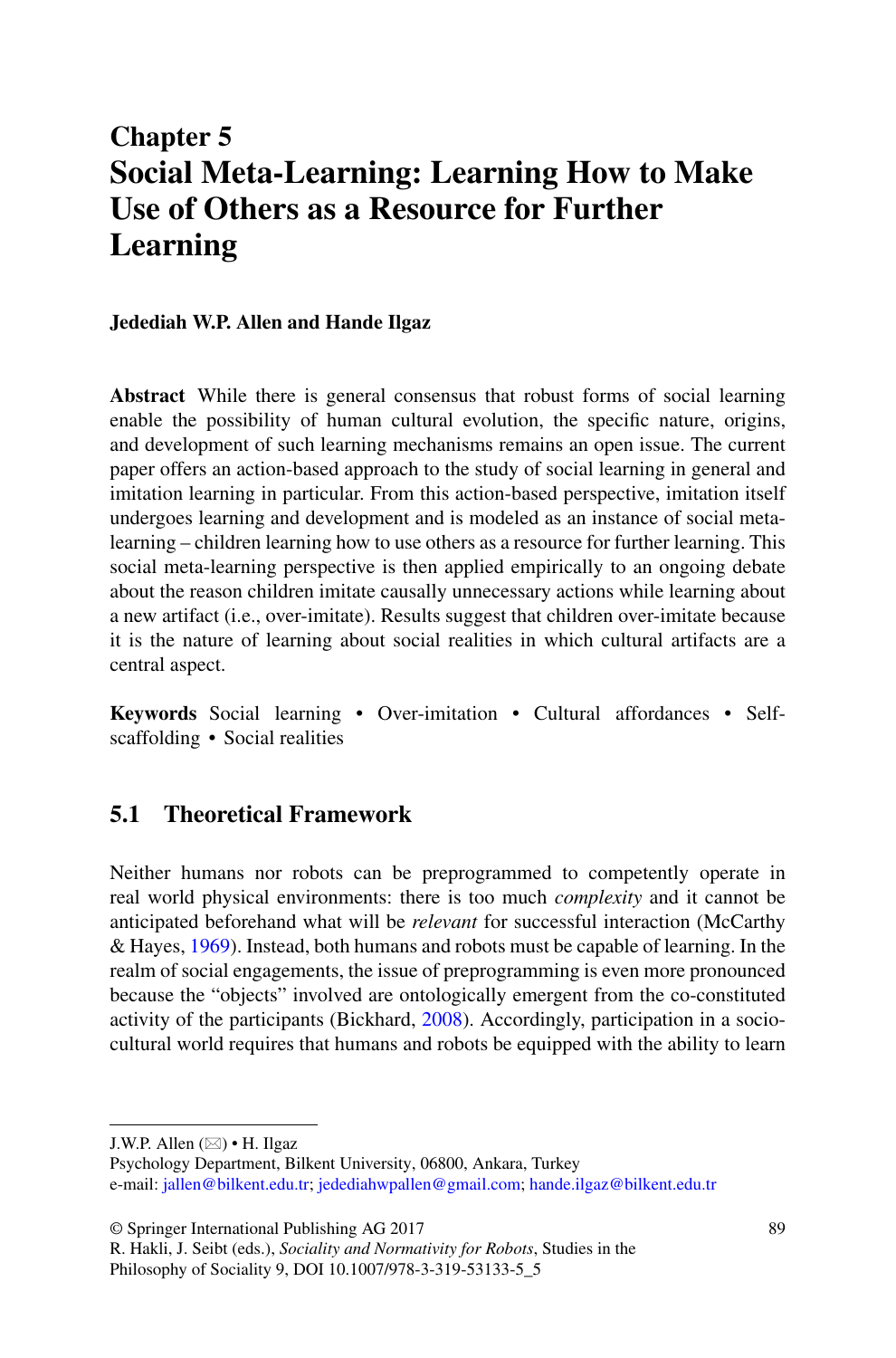from others (social learning), and, for human-like competence, to learn and develop their ability to learn from others (social meta-learning).

There is general consensus that participation in human culture and advances through cultural evolution have depended on the possibility of robust forms of social learning. Imitation is widely thought to be one of these robust forms of social learning but the specific nature, origins, and development of this form of learning garners far less agreement (Anisfeld, [2005;](#page-22-1) Jones, [2007;](#page-23-1) Gergely & Csibra, [2005;](#page-23-2) Heyes, [2005;](#page-23-3) Tomasello, [1996\)](#page-24-0). Further, the dominant theoretical frameworks in both animal and developmental research do not motivate a perspective in which imitation itself involves learning and development. In general, humans are not only capable of learning, but also, they are capable of learning to learn (meta-learning, Bickhard, [2005\)](#page-22-2). With respect to social forms of meta-learning children are learning how to make use of others as a resource for subsequent (social/individual) learning and development. This perspective on imitation, as a form of social meta-learning, is motivated from within an alternative action-based framework for modeling development more broadly (Allen & Bickhard, [2013a;](#page-22-3) Bickhard, [2009\)](#page-22-4).

# *5.1.1 An Action-Based Framework: Interactivism*

Theoretical models and assumptions about the nature and origins of representation, learning, and development involve sets of mutually constraining relations (Allen & Bickhard, [2011a;](#page-22-5) Piaget, [1954\)](#page-24-1). Using an action-based framework for modeling learning and development means being committed to (inter)action as the epistemic ground for the emergence of mind. For an action-based perspective, knowledge is *constituted* by interactive competence and representation is a matter of learning about relevant interactive possibilities.

Interactivism is a well-developed action-based framework that models the origins and ontology of representation, learning, and development for both the physical and social world (Bickhard, [1980,](#page-22-6) [2009,](#page-22-4) [in preparation;](#page-22-7) Bickhard & Terveen, [1995\)](#page-22-8). The interactivist model of representation is ultimately grounded in the normative functioning of recursively self-maintaining systems that are far from thermodynamic equilibrium. Specifically, the minimal model of representation explicates how *truth-value* and *aboutness* are considered emergent properties of systems capable of successfully anticipating interaction potentialities that would be functional within the current situation (Bickhard, [2009\)](#page-22-4). In this model, anticipation forms the core of representation.

#### **5.1.1.1 Object Representation**

The emergence of a more canonical form of representation has been demonstrated by borrowing from Piaget's own action-based model of object representation (Piaget, [1954\)](#page-24-1). For interactivism, object representation is constituted by an invariant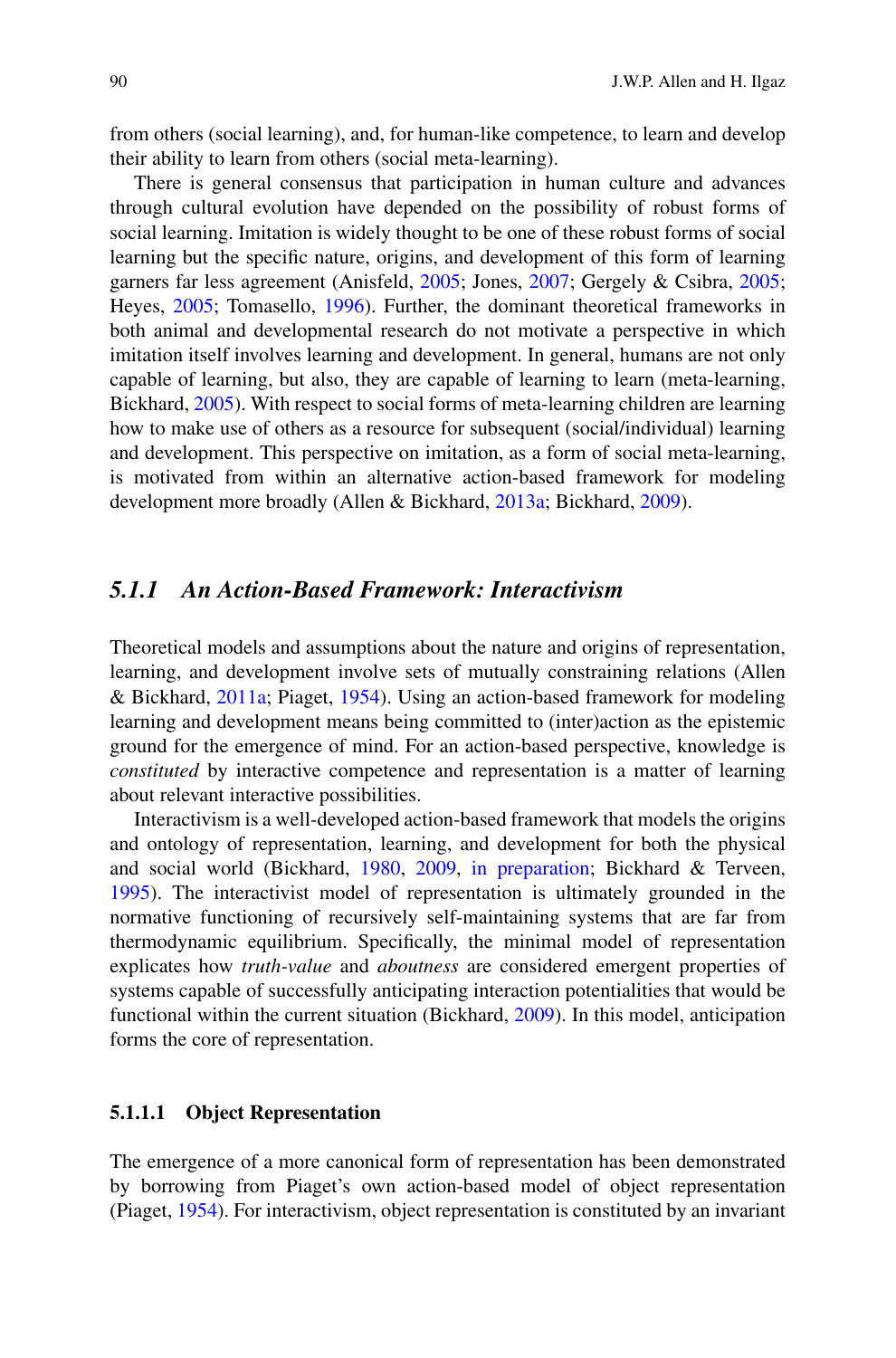web of anticipations for potential interaction. Any point in this web of anticipations is reachable from any other point and the web remains invariant under a large class of other possible transformations (Bickhard, [2009\)](#page-22-4). For example, an infant's interactive representation of a small wooden block is constituted by various possible visual scans, finger manipulations, and mouthing activities. These interactive possibilities remain available despite multiple other transformations such as visible and invisible displacement, occlusion, containment, and so on; however, if the block involves a transformation in which it is burned or crushed, the previously available interactive possibilities are gone.

#### **5.1.1.2 Social Agent Representation**

In contrast to physical objects, the interactive possibilities afforded by social agents are, largely, not perceptually available. Instead, your interactive characterization of a social agent depends on that other agent's interactive characterization of you. This creates an unbounded iteration of mutually dependent characterizations that must get resolved in order for the agents to successfully interact. Consequently, an accurate interactive characterization of a social agent is going to require knowing about the broader type of situation of which the two agents are major aspects. Therefore, successful interaction and coordination between social agents is made possible through the creation, invocation, and maintenance of mutually held interactive characterizations of the situation  $-$  i.e., social realities. In turn, social realities provide the basic ontology for learning about and navigating social life (Bickhard, [2008\)](#page-22-0).

#### **5.1.1.3 Learning and Development**

From an action-based perspective, knowledge is constituted by interactive competence and, is therefore, inherently active, relational, and necessarily constructed through a variation and selection process (Bickhard, [2009\)](#page-22-4). In contrast to nativism and empiricism, knowledge is not assumed to come from somewhere (genes or environment), nor is it assumed to be constituted by some sort of correspondence relationship between the mind and the world (Allen & Bickhard, [2013b;](#page-22-9) Bickhard, [2009\)](#page-22-4). Further, for an action-based approach, learning is not assumed to require a base set of representational primitives (Allen & Bickhard, [2011b\)](#page-22-10). Instead, knowledge is actively constructed through the creation of new internal organizations for the organism's possible functioning and internal organizations that enable successful interaction with the environment will be selected for. In short, learning is modeled as a variation and selection, emergent-constructivist, process (Allen  $\&$ Bickhard, [2011a\)](#page-22-5).

For organisms that are capable of minimal forms of development, the constructive processes can be recursive in that current constructive processes can make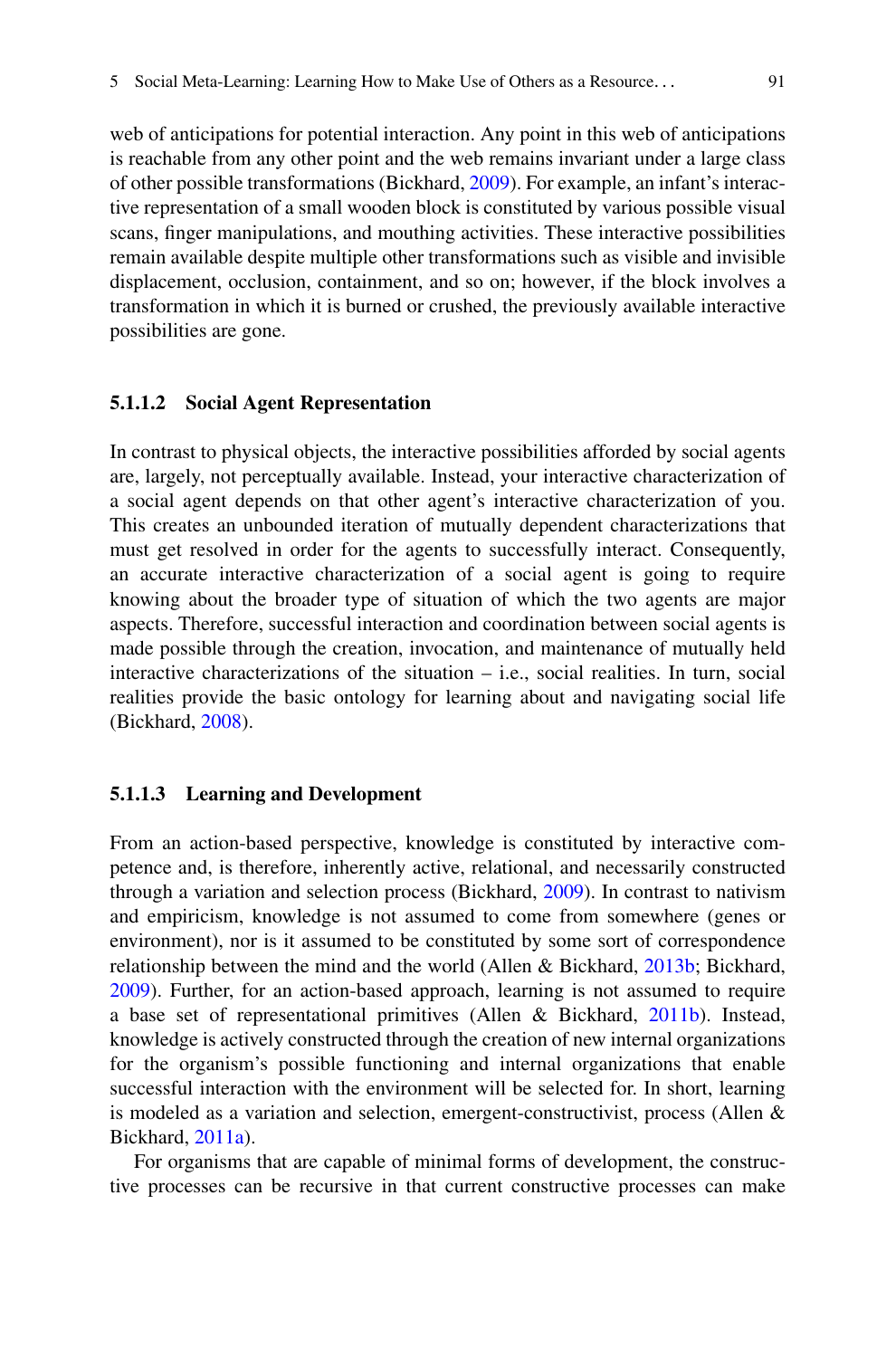use of prior constructive processes.<sup>1</sup> In more complex organism, like humans, the constructive processes can themselves undergo learning. Such organisms will be capable of meta-recursive constructive processes – they will be cable of learning to learn (Bickhard, [in preparation\)](#page-22-7). From this perspective learning and development involve the same underlying dynamics but at different times scales. Accordingly, development will be constituted as the properties and constraints manifested by the historicities of learning – the ways in which prior learning influences future learning (Campbell & Bickhard, [1992\)](#page-22-11). For developmental research this will mean designing studies and interpreting results in the developmental context of what children have previously learned about the affordances of objects and social agents in different types of situations.

## *5.1.2 Social Meta-Learning*

With respect to social forms of meta-learning children are learning how to make use of others as a resource for subsequent (social/individual) learning and development. In general, forms of social meta-learning are going to involve issues of the competence and the reliability of those others (Bickhard, [in preparation\)](#page-22-7). An early example of social meta-learning is when children develop attachment relationships that are adapted to specific people in their care-giving environment. Different attachment relationships emerge to enable children to maximize their use of the adult as an emotional resource. Children who develop a secure attachment relationship are able to consistently use the adult caregiver to help make *global* evaluations about situations and in that sense use the adult as a secure base from which to explore their environments. A later emerging form of social meta-learning is social referencing. Social referencing involves using an adult's emotional reaction to a particular object or event within a specific situation. This emotional reaction provides the child with a *more specific* evaluation about whether to proceed or withdraw from their ongoing activity.

Imitation is a powerful form of social meta-learning that remains particularly useful throughout the first 3–4 years of life. For imitation, children are learning about how to make use of adults as a resource for specific engagements with the physical, social, and cultural world. However, children must not only learn *how* to imitate another person's actions (solving the correspondence problem – Nehaniv  $\&$ Dautenhahn, [2002\)](#page-24-2), but also: *who* to imitate, *what* to imitate, and *when* to imitate. Further, children must develop the ability to use imitation for different functions: learning, play, affiliation, trust, commitment, etc.

<span id="page-3-0"></span><sup>1</sup>Nativism and empiricism also have forms of recursive learning but both are restricted to the combinatorial spaces defined by their base sets of representational primitives and do not allow for emergent representation (Allen & Bickhard, [2011a\)](#page-22-5).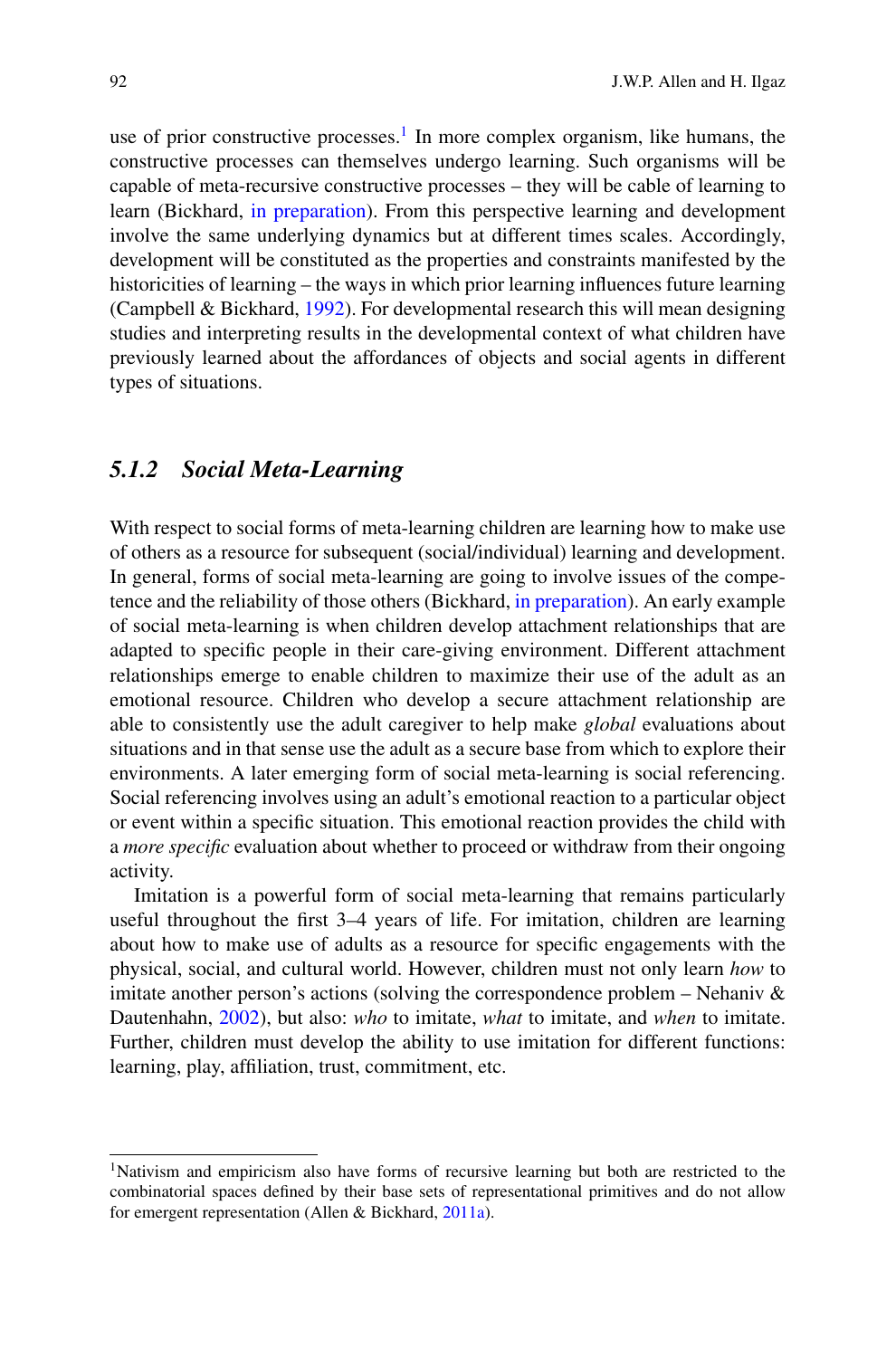Finally, social meta-learning has renewed importance once children develop sufficient language capabilities. "Trust" research has focused on the various cues that children learn to use as indicating the reliability of information coming from conflicting sources (Harris et al., [2012\)](#page-23-4). In general, many of these cues are learned and reconciled with other cues at around age four. For example, at around age four, a person's past accuracy is recognized as a more relevant cue for predicting their future reliability over an affiliation cue like familiarity (Corriveau & Harris, [2009\)](#page-22-12).

Having outlined an action-based approach to the representation of social realities and the development of social meta-learning, we will apply this perspective to the empirical study of imitation learning. This application has two aspects: first, it proposes to replace the current focus on imitation fidelity with a perspective in which all imitation is selective and based on cognitive, motivational, and socialcognitive processes. Second, it proposes an alternative account for an ongoing debate within contemporary imitation research about the nature of over-imitation. The paper will conclude by suggesting that the proposed action-based framework is adequate to the task of grounding empirical research on imitation in a way that more closely resembles the richness of human culture and provides greater theoretical integration with other developmental phenomena as compared to extant frameworks. Such theoretical integration is crucial for robotics programs that want to develop systems capable of participating in the social realities of human culture. Further, only action-based frameworks have been able to naturalize representation and mind, at least at the level of theoretical explanation. In turn, such naturalism is a perquisite for the possible construction of artificial systems with the various emergent properties of relevance for developing social ontology.

# **5.2 The Current Study**

# *5.2.1 The Debate: Selective vs. Over-imitation*

Differences in the fidelity with which young children copy an adult demonstration has formed the basis for multiple debates and controversies regarding imitation learning in particular and social cognition more broadly (Call & Carpenter, [2002;](#page-22-13) Lyons, [2009;](#page-23-5) Meltzoff, [1995;](#page-24-3) Whiten, [2006;](#page-24-4) Zentall, [2006\)](#page-24-5). Demonstrations of low fidelity copying have often led to characterizations of imitation as being selective, flexible, and rationally applied to the specifics of a situation (Gergely, Bekkering, & Kiraly, [2002;](#page-23-6) Southgate, Chevallier, & Csibra, [2009;](#page-24-6) Williamson & Markman, [2006\)](#page-24-7). In contrast, demonstrations of high fidelity copying have led to characterizations of imitation as being direct, automatic, and tied by evolutionary selection pressures to the intentional actions of an adult model (Horner & Whiten, [2005;](#page-23-7) Lyons, Young, & Keil, [2007;](#page-23-8) McGuigan, Whiten, Flynn, & Horner, [2007\)](#page-23-9). These contrasting characterizations between selective and non-selective imitation have become particularly salient given several powerful demonstrations that young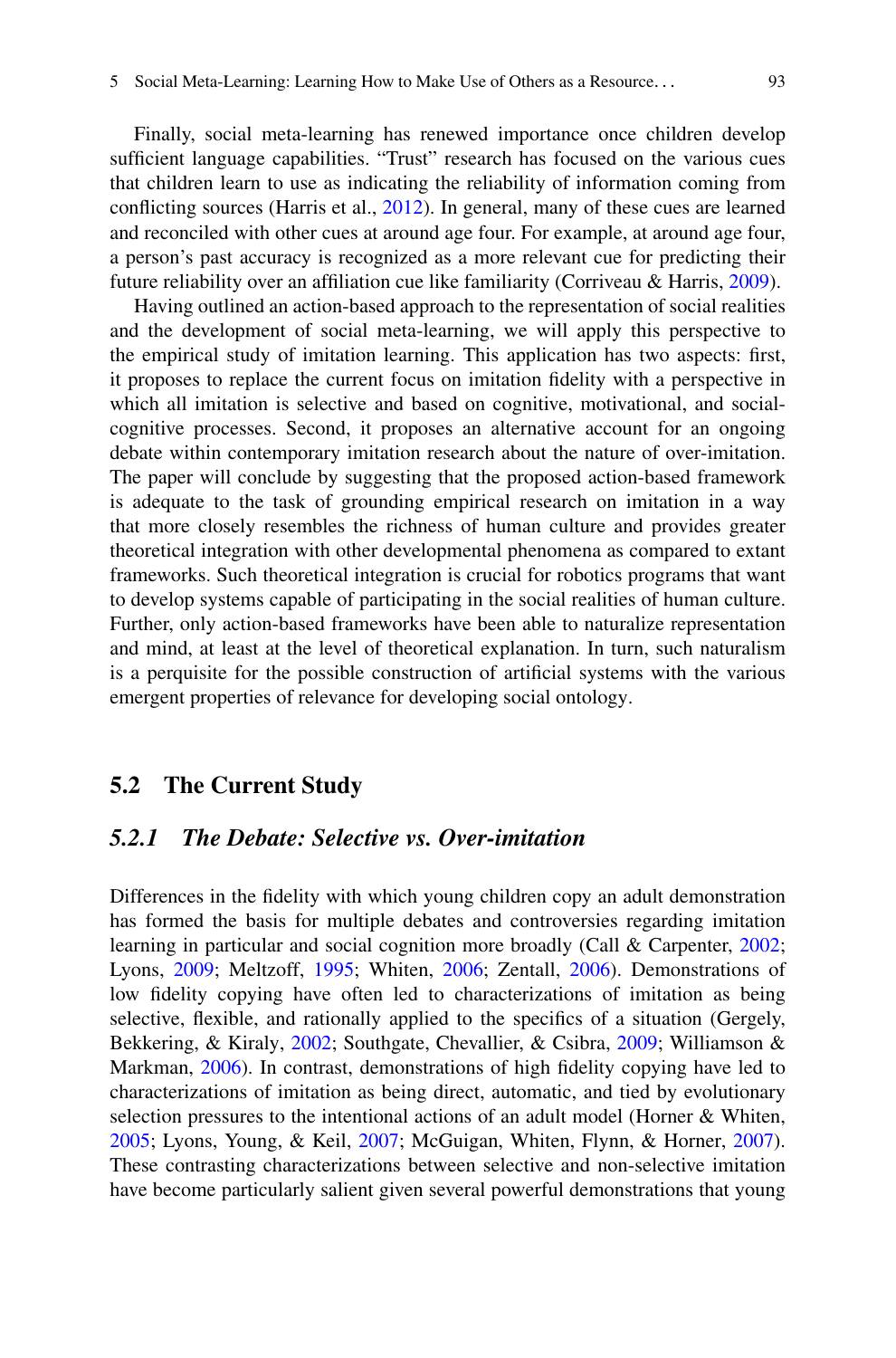children will replicate causally unnecessary transformations on artifacts despite *direct* evidence that they are unnecessary. For example, children will replicate tapping on the top of a box as part of a sequence along with other causally necessary steps in their effort to open it. This phenomenon has been termed "over-imitation".

The current paper will address two intimately related issues: first, how to reconcile the conflicting characterizations between selective imitation and automatic over-imitation? Second, how to account for why children over-imitate? It is important to highlight that selective and over-imitation tend to manifest in different types of situations and at different ages. Specifically, selective imitation has tended to be demonstrated mostly during the second year of life and in situations that concern the selection of which *actions* to use to achieve some outcome on an object (e.g., selecting to use your head versus your hand to push a button to turn on a light). In contrast, over-imitation<sup>2</sup> has been demonstrated most clearly after age three and in situations that concern the selection of which *object-transformations* to use without regard for the precise actions involved (e.g., removing a horizontal pin from a box without regard for whether the pin is pushed through or pulled out). Further, when the same task has been used in different studies with both younger and older age groups, there is a transition from more to less selectivity (Gergely, [2003;](#page-23-10) Huang, Heyes, & Charman, [2006;](#page-23-11) McGuigan & Whiten, [2009\)](#page-23-12). The "developmental inversion" from more to less selectivity is difficult to reconcile if researchers are focused exclusively on *cognitive* aspects of children learning about *objects* because older children should be cognitively more competent about the working of artifacts not less. In short, why do more knowledgeable older children imitate object transformations that are "clearly" irrelevant while their less knowledgeable younger peers show more selectivity? This problem is further illustrated by the demonstration that adults over-imitate with even greater fidelity than young children (McGuigan, Makinson & Whiten, [2011\)](#page-23-13).

# *5.2.2 Resolving the Debate: Cultural Affordances*

Uzgiris [\(1981\)](#page-24-8) proposed a developmental transition in children's use of imitation that could provide a potential answer to the current developmental question. Uzgiris argued that the function of imitation transitions developmentally from serving a cognitive learning function to serving a predominantly social engagement function. Applied to the current debate, when young children display *selectivity* while learning something new in an imitation situation, they are manifesting aspects of their *cognitive* understanding. Further, when older children over-imitate, they

<span id="page-5-0"></span><sup>&</sup>lt;sup>2</sup>Over-imitation is not just high fidelity imitation but also involves "clear" evidence that the high level of fidelity is causally unnecessary (Lyons et al., [2007\)](#page-23-8).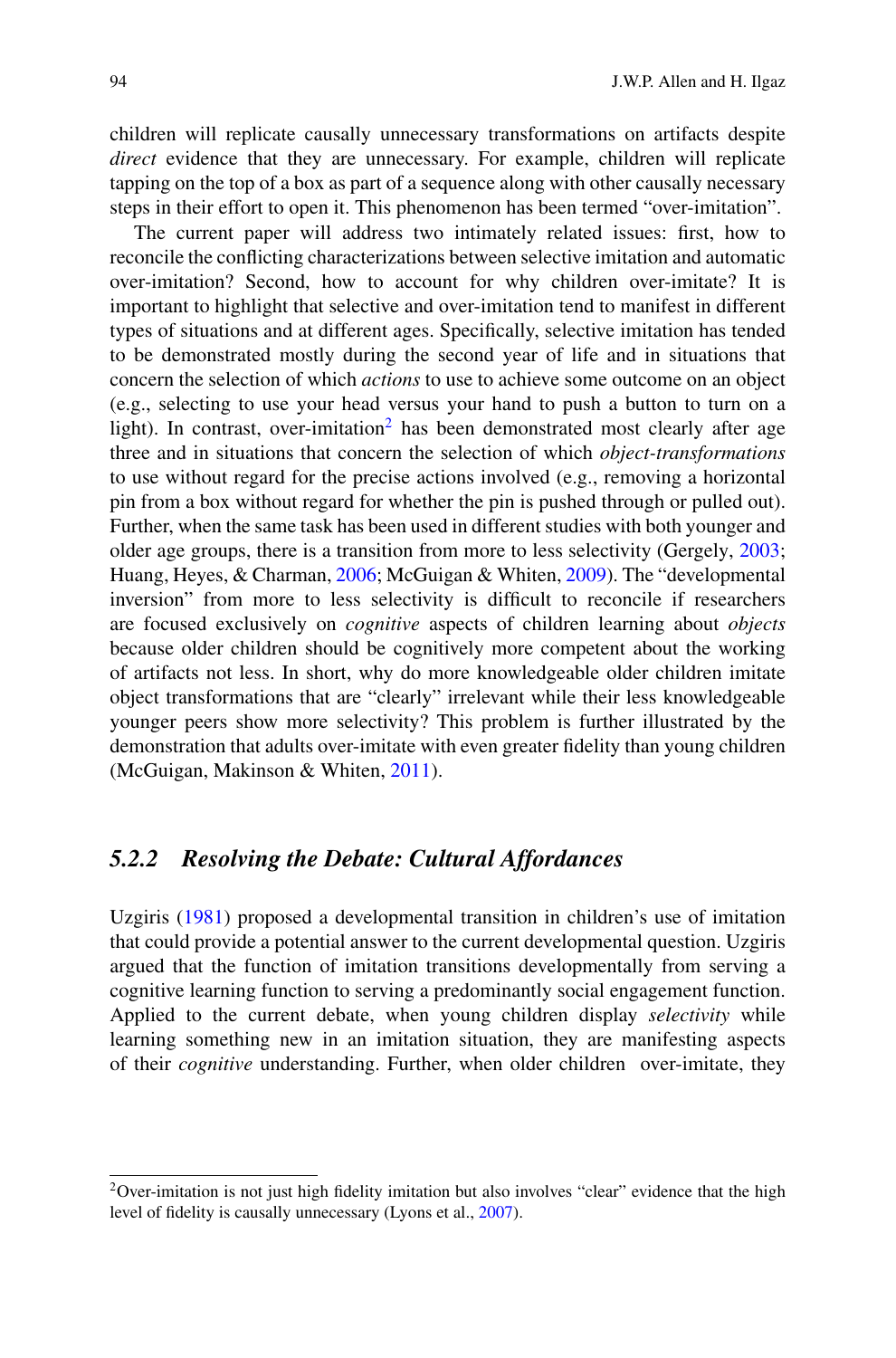are manifesting an underlying *social* motivation for social engagement (Call & Carpenter, [2009;](#page-22-14) Nielsen, [2006;](#page-24-9) Nielsen & Blank, [2011;](#page-24-10) Nielsen, Simcock & Jenkins, [2008\)](#page-24-11).

In contrast to the social-motivational explanation, other researchers have argued that over-imitation manifests as a by-product of a useful cognitive-learning strategy in which copying all of the adults' intentional actions is typically adaptive (Lyons, [2009;](#page-23-5) Lyons, Damrosch, Lin, Deanna & Keil, [2011;](#page-23-14) Lyons et al., [2007;](#page-23-8) Whiten, McGuigan, Marshall-Pescini, & Hopper, [2009\)](#page-24-12). These researchers assume that their experimental situations primarily involve an *instrumental* motivation to achieve a demonstrated outcome (e.g., to retrieve the contents in a novel container).<sup>[3](#page-6-0)</sup> Therefore, they interpret the imitation of causally irrelevant actions as a consequence of changes in the child's cognitive understanding about how an artifact actually functions. Accordingly, these researchers conclude that when children imitate what seem to be obviously irrelevant actions (e.g., tapping on the top of a container), it is because they believe that these steps are causally necessary for achieving the ultimate goal of retrieving the contents from within the apparatus.

From the current perspective, we agree with the social-motivational approach that children are motivated to interact socially with adults; however, success at such an interaction requires learning. That is, in order to successfully interact with adults, children must learn about the interactive affordances of the situation in which artifacts are going to be a central aspect. Therefore, we also agree with the cognitivelearning approach that children are learning about the artifact; however, the meaning of what they are learning is intrinsically tied to the broader social interaction with the adult. Consequently, children's imitative responses will have less to do with their understanding of the causal necessity of different object transformations and more to do with the *culturally relevant* object affordances that children presume to be available for successful interaction in the situation.

For an example, consider learning how to play billiards through imitation. A model demonstrates how the pool cue is used to hit the cue ball and knock other balls into the holes. If an individual were to use all of his knowledge about causal necessity he would conclude that it would be more efficient to use his hands rather than the pool cue. After all, the goal is to get the balls into the holes. However, we would not consider this selective imitation (or even emulation). Instead, we would interpret this behavior as an indication that this individual is unwilling to participate in the social reality we call "billiards". In general, social realities are constituted by individuals who possess a shared interactive characterization of the situation (Bickhard, [2008\)](#page-22-0). Learning about these shared characterizations suggests a sense in which imitation is able to contribute to the sharing of culture more broadly – through the learning of new social realities. Importantly, imitation situations are

<span id="page-6-0"></span><sup>&</sup>lt;sup>3</sup>Lyons and colleagues [\(2007,](#page-23-8) [2011\)](#page-23-14) have attempted to specifically test this assumption with different conditions from two sets of studies as part of their effort to rule out the alternative social motivational interpretation for over-imitation in general; however, the current study suggests that these alternative control conditions have been inadequate.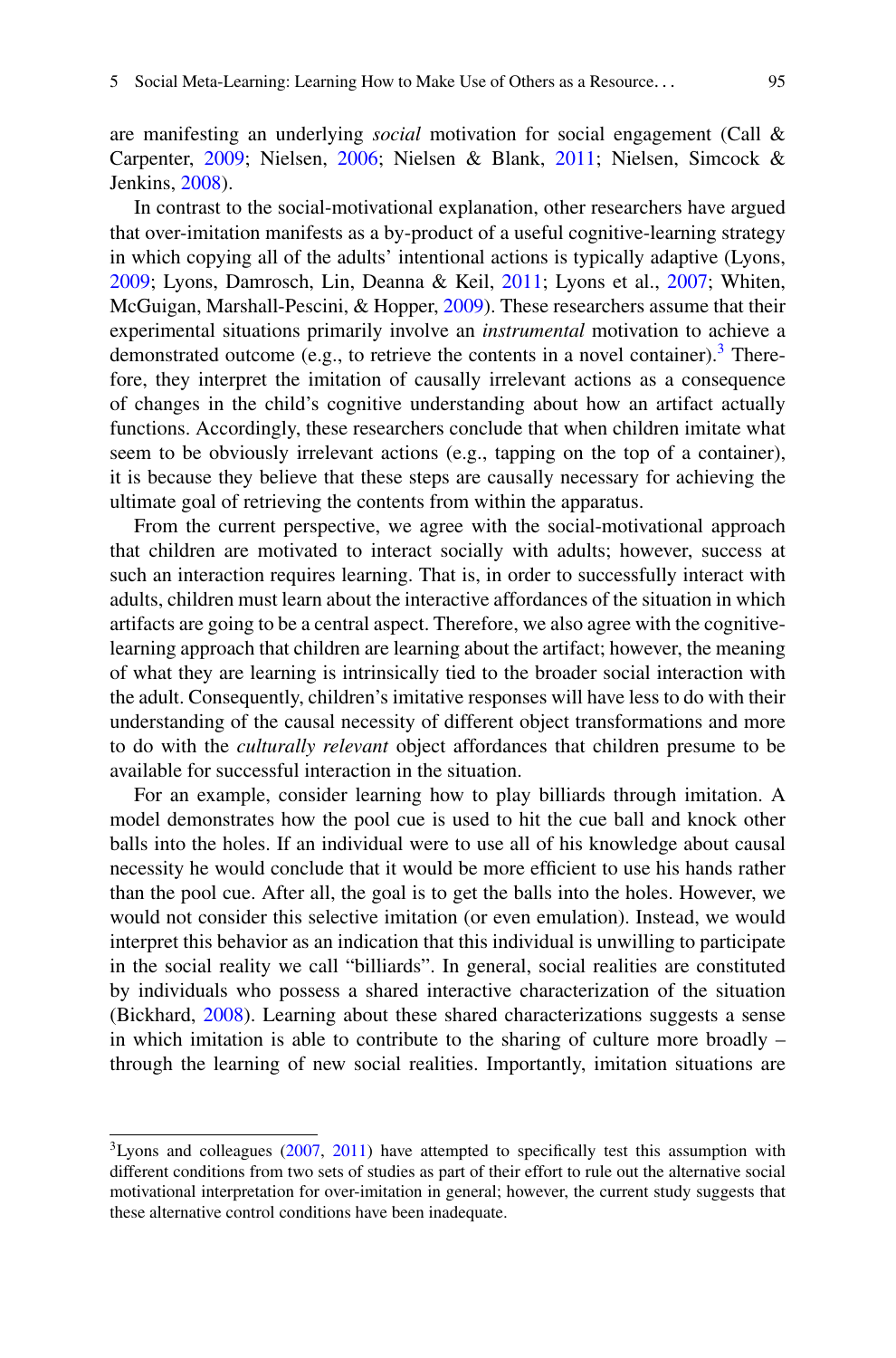somewhat unique in that they also constitute a class of social reality themselves. Thus, as a social reality, imitation involves learning and development, while also being used to teach children about new social realities. Consequently, imitation serves as a powerful social bootstrapping mechanism for learning about culturally relevant social realities.

The above example serves to illustrate the basic point about the interactive nature of social realities involving cultural artifacts; however, it also highlights the limits of trying to define different forms of social learning solely in terms of the fidelity of the match between model and imitator. The very distinction between low fidelity selective imitation and high fidelity over-imitation derives from a theoretical perspective in which imitation is defined by a somewhat arbitrary degree of abstraction – how perceptually similar must the child's actions be in order to qualify as selective or not (McGuigan & Whiten,  $2009$ )? Imitation always involves some degree of abstraction away from the modeled demonstration, $4$  therefore, imitation always involves some degree of selectivity about what does and does not get copied. From the perspective being advocated in the current study, all imitation activity is selective and that selectivity always involves both cognitive and motivational aspects that are themselves relative to the child's understanding of the broader type of situation.

# *5.2.3 Imitation as a Type of Social Situation*

To date, little of the research on over-imitation has directly examined the influence of the broader type of situation on the fidelity with which preschool children copy an adult model. Part of the power of the original study by Gergely et al. [\(2002\)](#page-23-6) was to highlight the essential role that children's understanding of the broader type of situation has on how they interpret the activity from an adult demonstration. Despite some controversy regarding particular findings (Paulus, Hunnius, Vissers, & Bekkering, [2011\)](#page-24-13), one of the central lessons from the research program of Gergely and his colleagues is that children's selection of what to imitate depends on what they presume to be new or relevant about the adult demonstration (Csibra & Gergely, [2009;](#page-22-15) Kiraly, Csibra, & Gergely, [2013\)](#page-23-15). While these presumptions of relevance may improve and change with the development of children's learning about artifacts and agents ("rational" constraints being a part of this learning), they will always be relative to what the child understands about the broader type of social situation as well.

In general, children have an extensive developmental history of experiences interacting with different types of objects and with adults in different types of situations. Accordingly, they have learned to apply different sets of general

<span id="page-7-0"></span><sup>4</sup>At bare minimum, it requires abstraction away from the actions of the model to those of the imitator.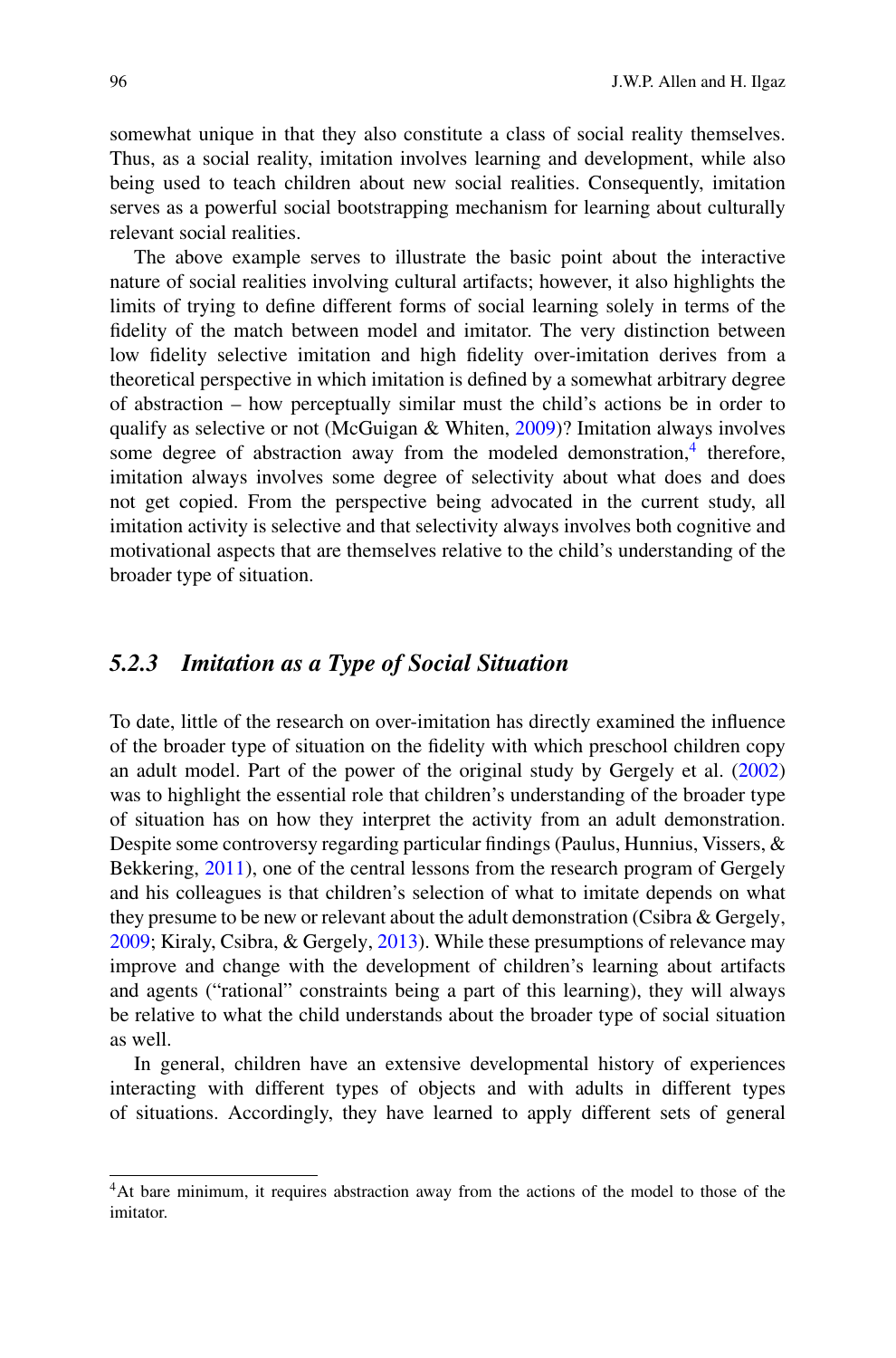expectations about how to interact depending on the type of situation that has been indicated (pedagogical, imitation, play, helping, etc). For imitation, these *general* expectations involve making a variety of presumptions about what aspects of the *current* demonstration are potentially relevant. These presumptions are often tentative and always fallible but children have learned that some things are much more likely than others in any given situation (Schulz, Hooppell, & Jenkins, [2008\)](#page-24-14). Further, what is potentially relevant in a given situation depends on one's purposes.

Children come to learn that there are different types of imitation situations that may emphasize the different functions that imitation can serve. The two most common functions in the literature concern the "cognitive-learning" and "social-motivational" functions. However, the cognitive-learning function can be extended to learning about *cultural* artifacts in the context of learning about social realities. Learning about social realities constitutes the more general phenomenon that we argue is captured by standard over-imitation studies. Therefore, the current study sought to explore how the presumptions that children make during an adult demonstration of operating a novel artifact depends on their previously learned knowledge about artifacts as physical/cultural objects (cognitive aspects), current purposes (motivational aspects), and how both of them are relative to the child's knowledge about the broader type of social situation (social-cognitive aspects).

The general procedure for the current study was as follows: During the demonstration phase of the experiment (i.e., the imitation situation), all children were given four demonstration and response trials for how to open two identical boxes. The demonstration involved five distinct actions but only two of them were causally relevant to open the box. The demonstration phase was followed by the cooperation phase (i.e., the helping situation) in which children were given the opportunity to use what they had learned about opening the boxes to help an adult confederate find a toy that was hidden inside one of them. However, the boxes were surreptitiously locked and would only open if all five target-actions were performed.

# *5.2.4 Rationale for the Hypotheses*

#### **5.2.4.1 Hypothesis 1**

Although a developmental trend from more to less selective imitation seems clear when looking across the literature as a whole, there is little *direct* evidence for a specific developmental increase in over-imitation for children in the preschool years (Lyons et al., [2007;](#page-23-8) McGuigan et al., [2007\)](#page-23-9). In the current study, it was hypothesized that over-imitation would increase in age such that 3-year-olds would copy irrelevant actions the least, followed by 4-year-olds, with 5-year-olds copying irrelevant actions the most.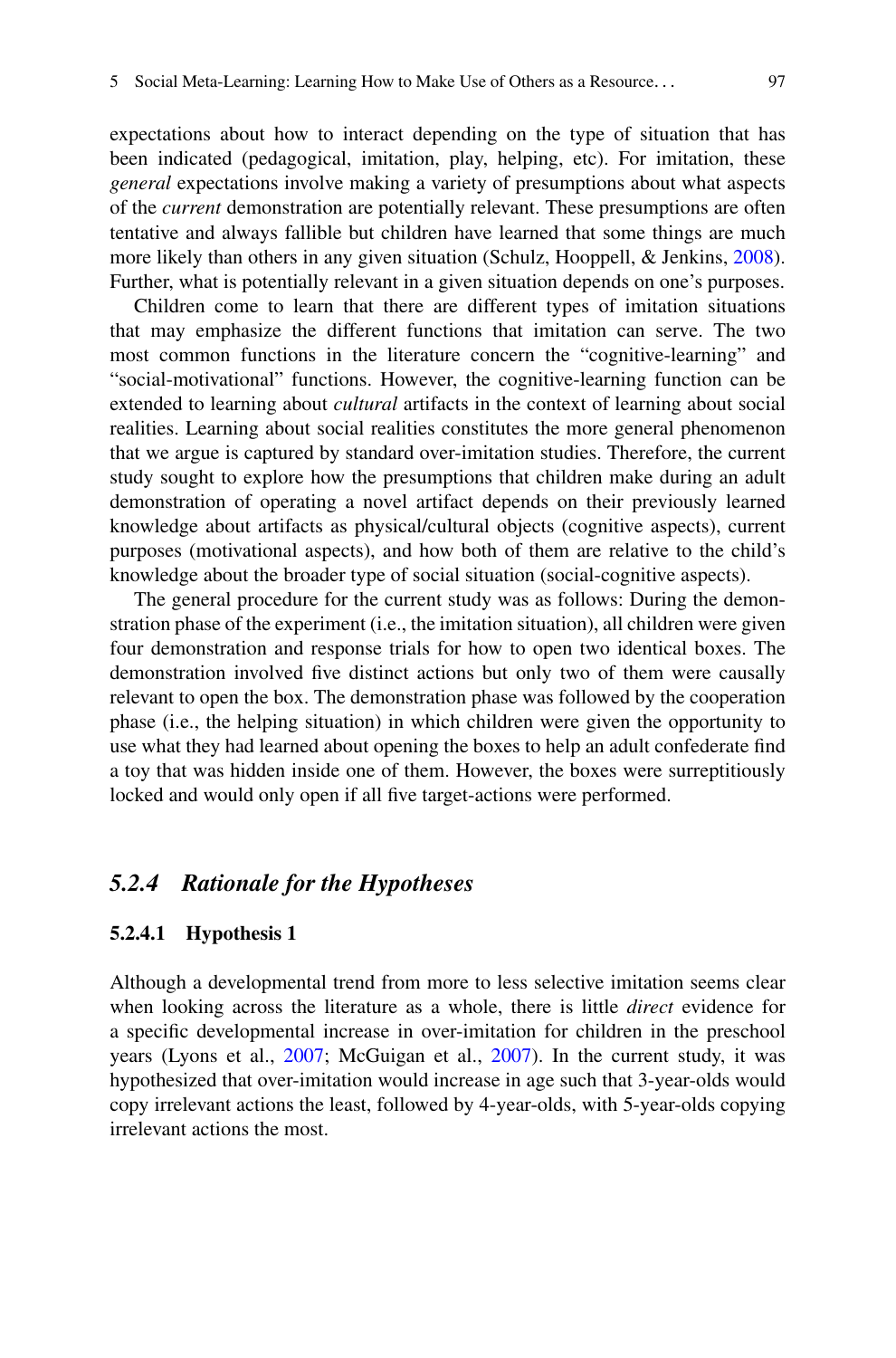#### **5.2.4.2 Hypothesis 2**

Similar to the general paradigms of other over-imitation research (Horner & Whiten, [2005;](#page-23-7) Lyons et al., [2007;](#page-23-8) McGuigan et al., [2007\)](#page-23-9), children were invited to learn about an unfamiliar artifact through adult modeling. Specifically, the adult experimenter demonstrated a sequence of five target actions with a wooden box that resulted in the box being opened. Only two of these interactions were causally relevant to open the box and the other three were increasingly less plausible as being potentially relevant (i.e., rotating a non-functional lever, pushing a large button, tapping on the box three times). It was hypothesized that children would display differential copying of the five target actions in accordance with their prior experience such that the two causally relevant steps (removing the pin & pulling the knob) were copied most.

#### **5.2.4.3 Hypothesis 3**

The cognitive-learning perspective on over-imitation assumes that children imitate the demonstrator with an *instrumental* motivation to open a novel artifact (Horner & Whiten, [2005;](#page-23-7) Lyons et al., [2007,](#page-23-8) [2011\)](#page-23-14). Thus, the steps children choose to copy are assumed to be instrumental for the goal of opening that artifact; therefore, the steps that they choose are interpreted as an indication of their understanding of how the artifact actually functions. However, the current study challenges the claim that canonical over-imitation situations primarily involve an instrumental motivation and, thus, the conclusion that children's copying behavior is an indication of what they understand to be causally necessary about opening the artifact.

Instead, because children have extensive experience with imitation type situations, they have a set of expectations about how to interact with the adult and are motivated to copy the adult's actions as much as they are motivated to open the artifact. Therefore, the current study compared children's actions on the box during a canonical over-imitation situation with their actions during a helping situation. The idea here is that a helping situation primarily involves an instrumental motivation because opening the box becomes decidedly instrumental for the broader goal of helping the adult. That is, the current study sought to manipulate children's underlying motivation by changing the purpose of the broader social situation – from learning through imitation to using what they learned about the box (in the canonical imitation situation) to accomplish their current goal of helping the adult. Therefore, it was hypothesized that over-imitation depends on the broader social situation such that children would be less likely to over-imitate in the helping situation relative to the canonical imitation situation.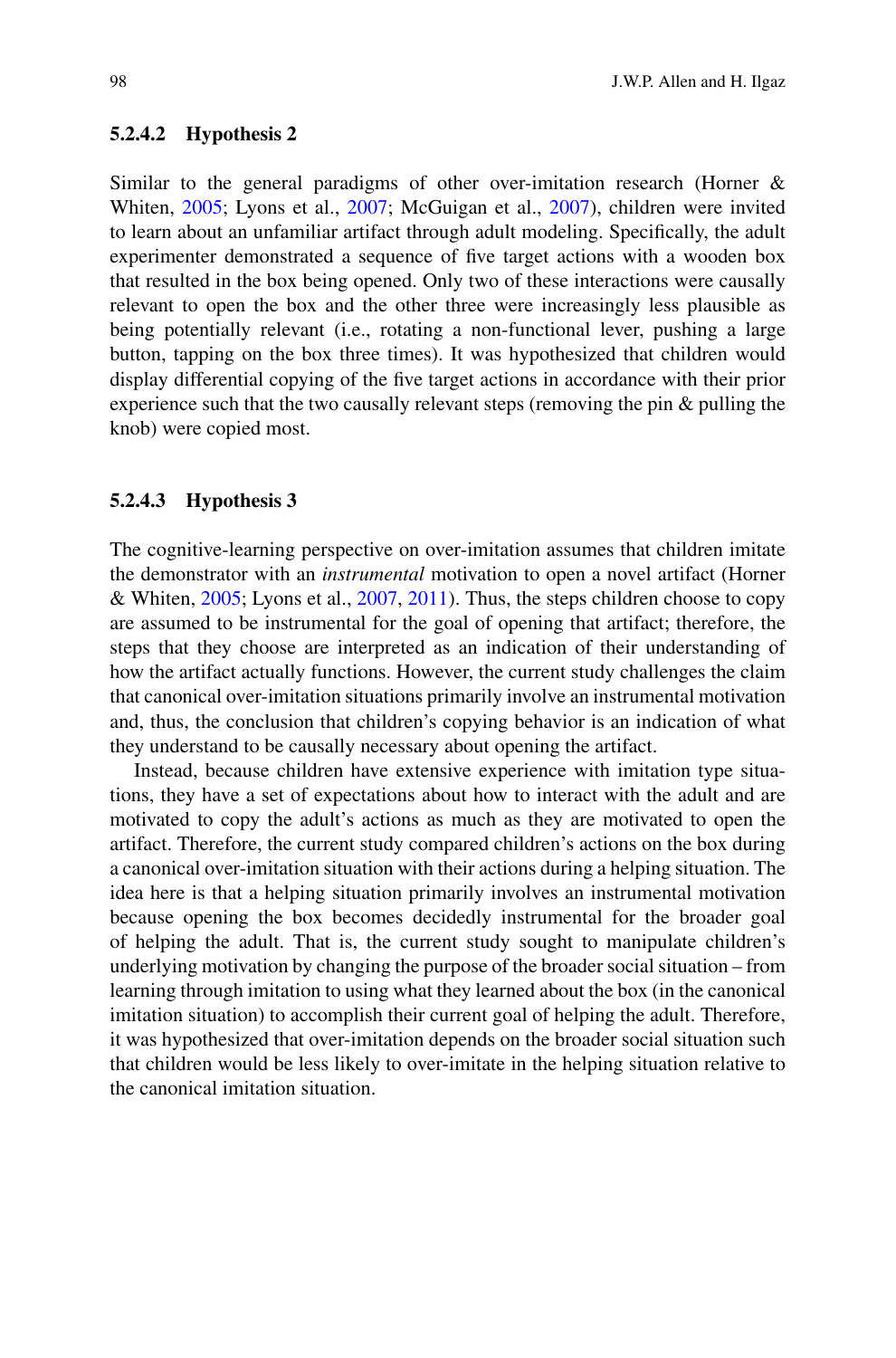## **5.2.4.4 Hypothesis 4**

There was also a more subtle motivational manipulation that attempted to change the focus from within the imitation situation itself. There is some evidence that changes in the verbal framing of a demonstration can have consequences for children's understanding of its purpose (Kiraly, [2009;](#page-23-16) Herrmann, Legare, Harris, & Whitehouse, [2013\)](#page-23-17). Therefore, by reframing the verbal instructions during the demonstration phase, the current study sought to highlight the *problem-solving* goal of opening the box in one condition while highlighting the goal of *playing* in the other condition. It was hypothesized that verbal framing would alter children's imitation behavior such that irrelevant actions would be copied more in the play condition and relevant actions would be copied more in the problem-solving condition.

In sum, the primary purpose of the current study was to explore the implications of characterizing imitation activity as a consequence of both the cognitive and motivational aspects involved with resolving uncertainty (via social learning) in different types of situations. Doing so involves trying to answer two intimately related issues in the literature: first, how to reconcile the apparent conflict between selective imitation and automatic over-imitation? Second, how to account for the underlying reason why children over-imitate?

# *5.2.5 Methods*

#### **5.2.5.1 Participants**

Seventy-four, predominantly white, middle class children (47 male, 27 female) who were 3–5 years old (3-year-olds,  $N = 27$ ,  $M = 37$  months, SD = 1; 4-year-olds,  $N = 21, M = 49$  months,  $SD = 1$ ; 5-year-olds,  $N = 20, M = 61$  months,  $SD = 1$ ) participated in the study. Children were recruited through published birth announcements and from the university daycare. Of the seventy-four children, six children were excluded from coding and analyses (2 for being uncooperative and 4 for not wanting to take a turn opening the boxes).

#### **5.2.5.2 Apparatus**

Materials included some stuffed animals, two punch buttons, and two wooden boxes  $(30 \text{ cm} \times 30 \text{ cm} \times 20 \text{ cm})$  differing only in color. Each box had a drawer with a knob/handle on the front to open it. The drawer could be locked by a pin in the top of the box with a non-functional rotating lever attached behind the pin and rotated 180 degrees. Finally, a screen facade placed on top of the box and over the focal point of the lever also hid a surreptitious locking device on the side of the box.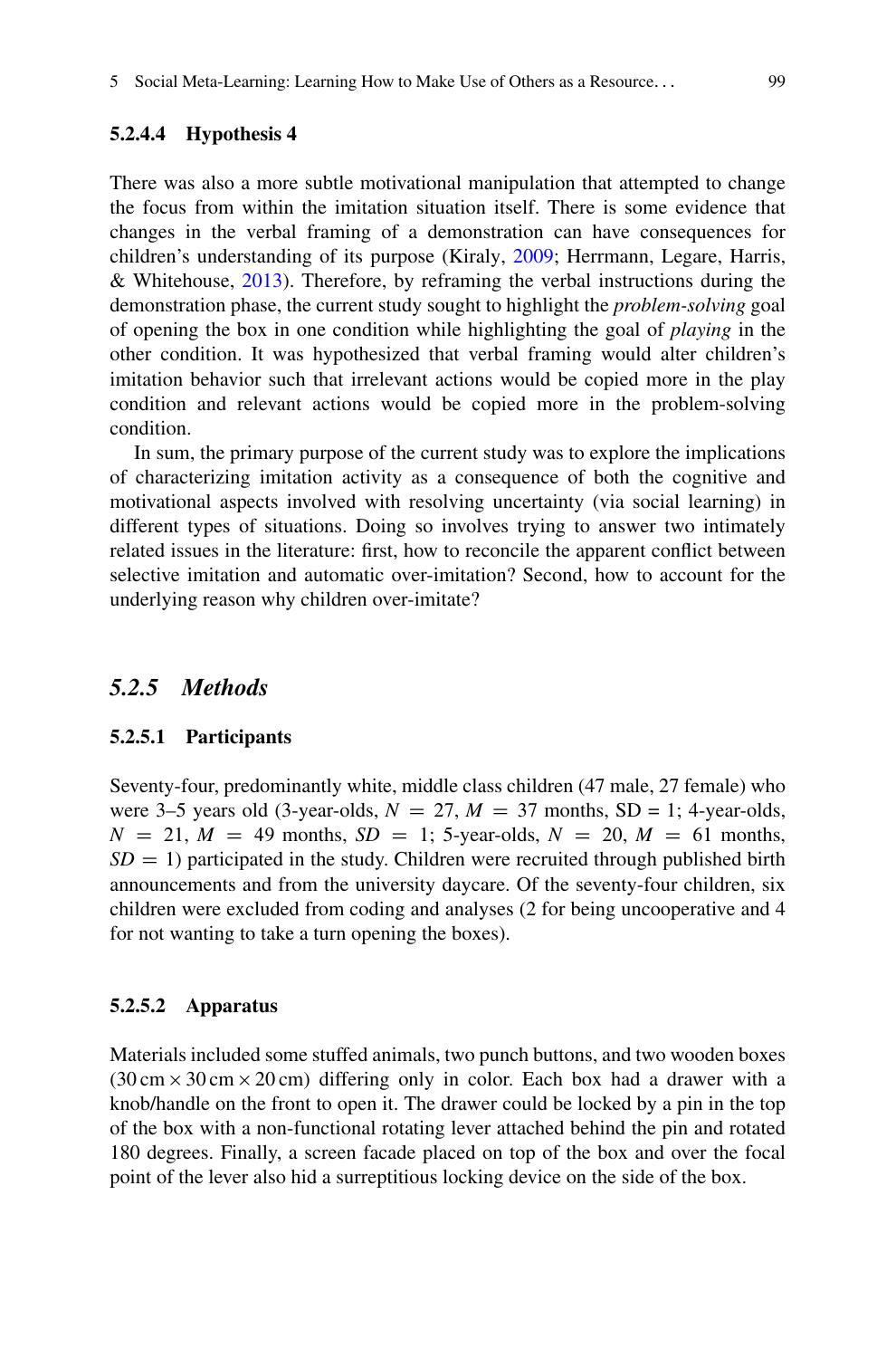## **5.2.5.3 Design**

The design can be summarized as follows: 3 (age group: 3-, 4-, & 5-year-olds; between subjects)  $\times$ 2 (verbal framing: play vs. problem-solving; between subjects)  $\times$ 5 (demonstration: step1, step2, step3, step4, step5; within-subjects)  $\times$ 2 (situation type: imitation vs. helping; within-subjects).

#### **5.2.5.4 Procedure**

The procedure involved a variation on the active helping paradigm (Buttelmann, Carpenter & Tomasello, [2009\)](#page-22-16). While this procedure was not originally used to study imitation it was ideally suited for the current purposes in that it involved a *demonstration* phase on how to open two unfamiliar boxes followed by a *cooperation* phase where children made use of their new found knowledge in order to help the adult.

After a warm-up session with two experimenters (E1  $\&$  E2), the demonstration phase began and the child was seated on a cushion that was equidistant (approximately 2 m) from the two boxes that were themselves about 1 m apart. The two punch-buttons were placed approximately 30 cm away from the inside edge of the boxes, the drawers were open, and the locking pin for each box was on the floor directly in front of them (approximately 10 cm). E1 was seated next to the child while E2 was seated between the two boxes facing the child and E1. After exploring the boxes briefly, E2 left the room in search of their favorite toy while E1 demonstrated to the child how the boxes could be opened with two response trials for each box.

Children were randomly assigned to one of two conditions that manipulated the verbal framing of the demonstration. Specifically, the experimenter introduced the task either as an opportunity to learn how to *play* with the boxes "Let me show you how to play with the boxes" (play condition) or as an opportunity to learn how to *open* the boxes "Let me show you how to open the boxes" (problem-solving condition). E1 provided two demonstrations on the first box (counterbalanced) before the child was given the first of their two turns on that box. E1 provided one additional demonstration on the second box before the child was given the first of their two turns on that box. No reinforcement was given while children took their turns with the boxes. Finally, between all turns, E1 asked children to return to the pillow, to cover their eyes, and obstructed their view in order to guarantee that children did not see how the boxes were reset.

A 5-step procedure that was identical for both boxes was demonstrated to children: Two of these steps were causally relevant and three were causally irrelevant. The two relevant steps included step 3: pulling a "locking" pin out of a hole; and step 5: pulling on a knob/handle to open the drawer. The three irrelevant steps were designed to be differentially plausible. Of these, step 2 was intended to be the most implausible and involved rotating a lever on the top of the box from right to left 180°. Step 1 involved a punch button that was pushed once and step 3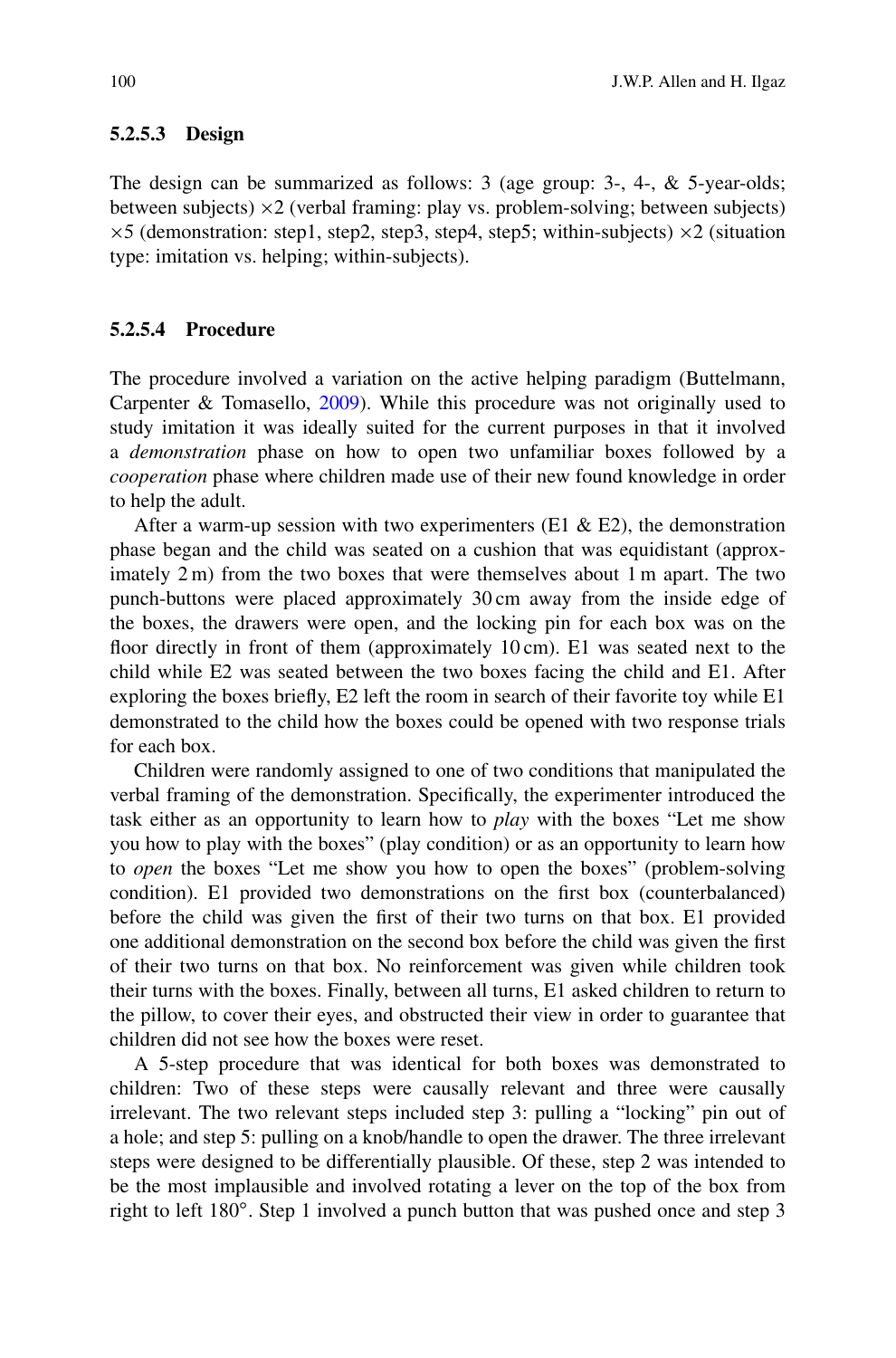involved tapping the "locking" pin on the edge of the box three times. Tapping on the box was thought to be less plausible than pushing the button but previous research has suggested that physical contact may mediate functional inferences (Lyons et al., [2007\)](#page-23-8).

After the demonstration phase with E1, E2 returned to the room with their favorite toy and engaged the child in play. After 90 s, E2 placed the toy in one of the boxes (counterbalanced) and left the room. Next, E1 invited the child to play a trick on E2 by moving the toy to the other box and ensured that both boxes were reset (locked). At this point, the *cooperation* phase began. The transition in phases from demonstration (i.e., imitation situation) to cooperation (i.e., helping situation) constituted the within-subjects manipulation of motivation. Upon re-entering the room, E2 attempted to open the now empty box where they had previously left their toy. Unable to open the box, E2 sat in a position centered between the two boxes, faced the child and looked "disappointed", "puzzled", and "resigned" (Buttelmann et al., [2009\)](#page-22-16). Next, the response period began in which the child was able to help E2 open either of the boxes; however, the boxes were surreptitiously locked and would only open if the child performed all five target-actions in the correct sequence. If children did not spontaneously try to help E2, then they were prompted to do so but were not given any cues about how to open the box (e.g., E1: "Go on, you can help him/her" and/or E2: "Can you help me" and/or E1: "We can go together and help him/her").

The procedure can be summarized as follows: During the demonstration phase of the experiment (i.e., the imitation situation), all children were given four demonstration and response trials for how to open the two identical boxes (evenly and randomly split between play and problem-solving conditions). Following this was the cooperation phase (i.e., the helping situation) in which children were given an opportunity to use what they learned about opening the boxes to help an adult confederate. However, the boxes were surreptitiously locked and would only open if all five target-actions were performed.

#### **5.2.5.5 Coding and Reliability**

All of the analyses concerning social-learning aspects of the study were based on the *first five actions* that children performed on the boxes averaged across the four training trials (2 for each box); however, this did not include consecutive repeats (e.g., steps  $1,1,2,3$  would be coded as  $1,2,3$  but  $1,2,1$  would be coded as  $1,2,1$ ). The resulting target action (TA) score was based on how many of the 5 target actions that children performed within the *first five actions* that they performed (max  $= 5$ , 1) for each of the distinct target actions, e.g., 1,2,1 would have two TAs whereas 1,2,3 would have three TAs). For hypothesis 2, concerning the influence of children's prior artifact knowledge, a total TA score was calculated on the bases of the *total* number of times that children produced any of the five distinct target actions throughout the demonstration phase; again, consecutive repeats were not included. There was no maximum because children were not forced to stop after their first five actions.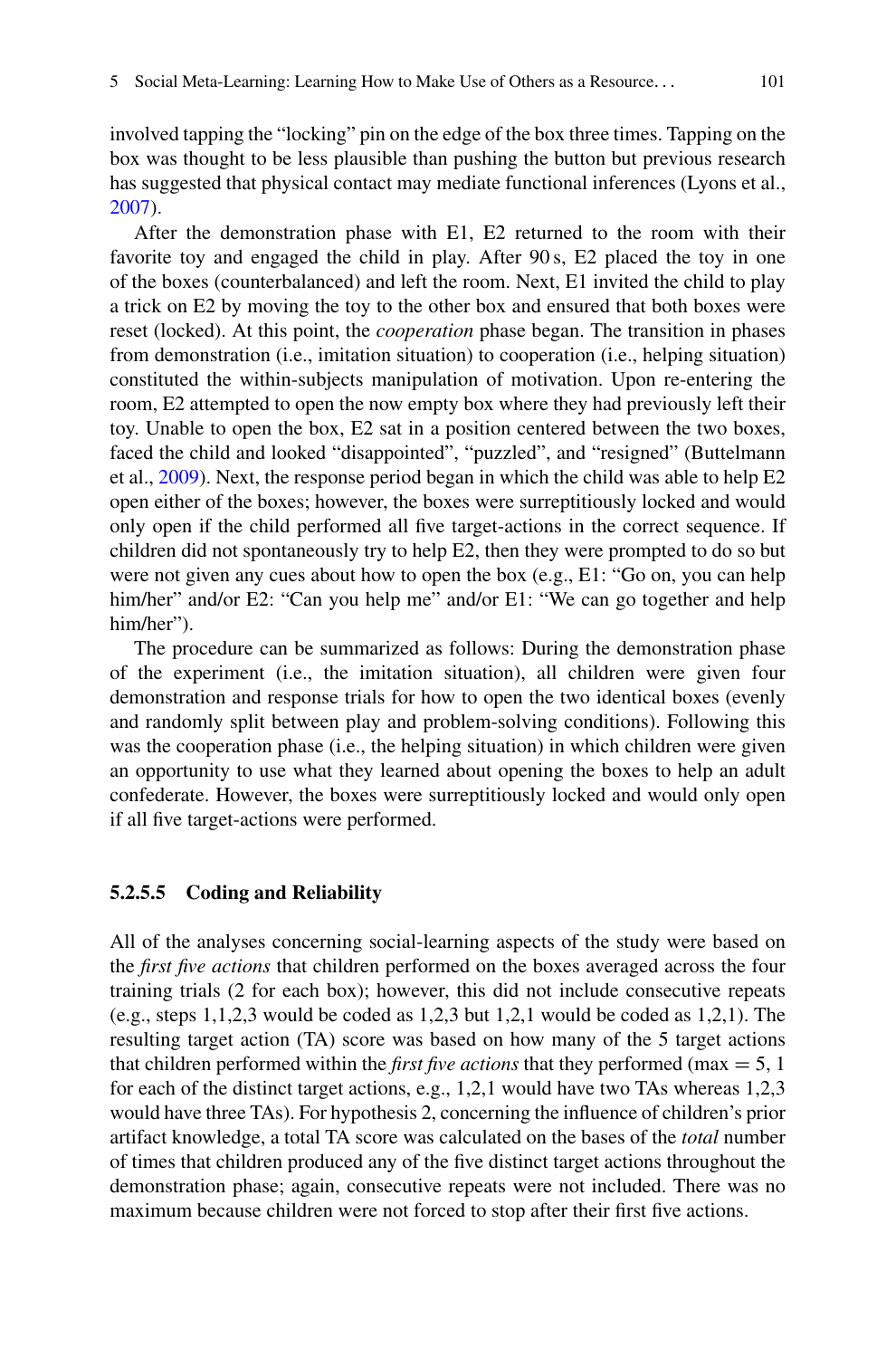All of the data was recoded by the collective efforts of three observers who independently viewed the videos and were unaware of the specific hypotheses of the experiment. There was 91% agreement between the original and recoded data. Discrepancies were settled by reviewing the video recordings. It was typically clear that one of the coders had made a mistake rather than there being any disagreement on the status of an ambiguous action. For those few cases where the action was ambiguous, a third coder settled the disagreement.

# *5.2.6 Results*

#### **5.2.6.1 Hypothesis 1: Did Over-imitation Increase with Age?**

In order to test hypothesis 1, a multivariate analysis of variance (MANOVA) was conducted to assess whether there were differences in the number of relevant and irrelevant target actions performed across age groups (3-, 4-, & 5-year-olds) and verbal framing conditions (play vs. problem-solving). Results indicated that imitation of relevant actions did not differ across the three age groups whereas imitation of irrelevant actions increased with age  $(F(2, 62) = 10.25, p < .001, M_3 =$  $1.69, SD = .79$ ;  $M_4 = 2.35$ ,  $SD = .51$ ;  $M_5 = 2.48$ ,  $SD = .51$ ). Post hoc analyses (LSD) revealed significant differences between 3- and 4-year-olds  $(p < .001)$  and 3- and 5-year-olds  $(p < .001)$ , but not between the two older groups (see Fig. [5.1\)](#page-13-0).



<span id="page-13-0"></span>**Fig. 5.1** Imitation scores for relevant and irrelevant target actions for 3-, 4-, and 5-year-olds. Children's imitation score is given in a percentage for clarity of comparison because there were only two relevant actions possible while there were three irrelevant actions possible. Post hoc analyses indicated that for irrelevant actions only, 4- and 5-year-old children differed significantly from 3-year-olds ( $p < .001$  for both) but not from each other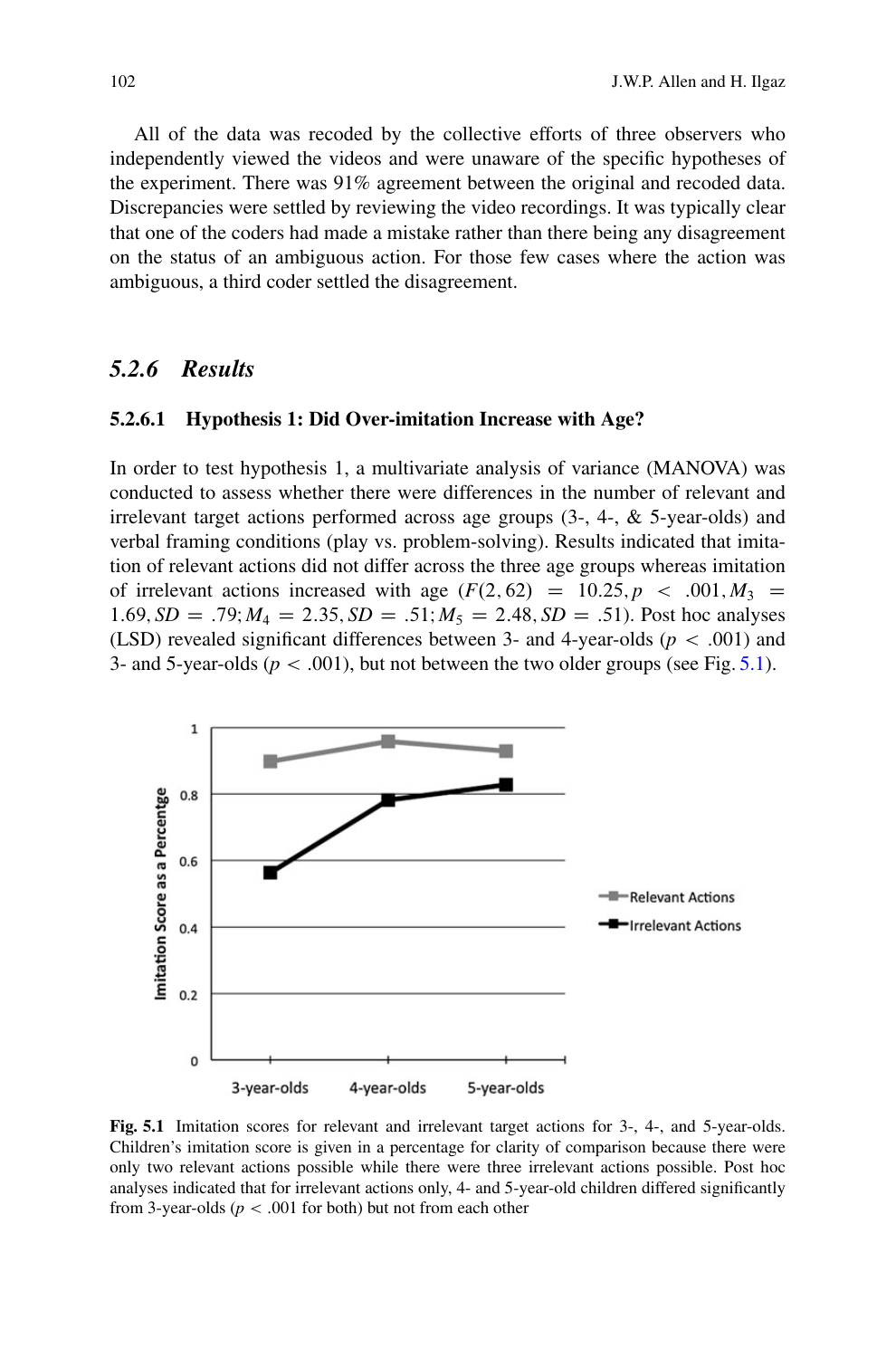# **5.2.6.2 Hypothesis 2: Were Children Sensitive to the Difference Between Relevant and Irrelevant Actions?**

To test hypothesis 2, a mixed model analysis of variance (ANOVA) was conducted to assess whether there were differences in the total number of times each of the five target actions was performed at any point in the demonstration phase with age  $(3-$ , 4-,  $\&$  5-year-olds) and verbal framing (play or problem-solving) as between subjects variables. Although the assumptions of sphericity were violated, Greenhouse-Geisser corrections did not alter the statistical decision for any of the effects. The overall analysis indicated a significant effect of step  $(F(3.22, 200.45)$  = 17.90,  $p < .001$ ). Main effects for age and for verbal framing were marginally significant  $(F_{Age}(2, 62) = 2.54, p = .087, \eta^2 = .076; F_{\text{Framing}}(1, 62) = 3.25, p =$ .076,  $\eta^2 = .050$ ). Specifically, 3-year-olds copied fewer overall target actions than 4- and 5-year-olds and children in the problem-solving condition copied more overall target actions than those in the play condition.

None of the possible interactions approached significance. In particular, there was not a significant interaction between step and age  $(F(6.47, 200.45) = 1.50, p =$ *n*:*s*:) indicating that the relative differences between overall imitation of the five steps did not differ across the three age groups. Finally, follow-up analyses indicated that children preferentially copied those actions that were more likely to be relevant for actually opening the box. That is, all age groups tended to imitate the two relevant actions most followed by the irrelevant actions (see Table [5.1\)](#page-14-0). Withinsubject contrasts confirmed that children differentiated between the relevant and irrelevant target actions. Specifically, step 5 was significantly different from steps l, 2, and  $4 (p < .001)$  but not step 3.

# **5.2.6.3 Hypothesis 3: Does Over-imitation Depend on the Broader Type of Situation?**

This hypothesis was being tested against an alternative hypothesis that children over-imitate (imitate irrelevant actions) because they have incorporated those actions into their "causal belief structure" for how to open the box independently of the type of situation (Lyons et al., [2007,](#page-23-8) [2011\)](#page-23-14). To test these alternative hypotheses, children's imitation activity on their last trial of the demonstration phase (imitation

<span id="page-14-0"></span>

|                        | <b>Table 5.1</b> Average number |
|------------------------|---------------------------------|
| of times that children |                                 |
|                        | produced each of the five       |
|                        | distinct target actions at any  |
|                        | point throughout the imitation  |
| phase                  |                                 |

|                       | М    | SD.  | <b>Relevant Action</b> |
|-----------------------|------|------|------------------------|
| Step 1 (button press) | 3.29 | 1.37 |                        |
| Step 2 (lever turn)   | 2.82 | 1.67 |                        |
| Step 3 (pin pull)     | 4.04 | 1.27 | *                      |
| Step 4 (tap 3 times)  | 2.49 | 1.73 |                        |
| Step 5 (pull knob)    | 4.13 | 1.64 | *                      |

Note. Step 5 differed significantly from steps l, 2 & 4  $(p < .001)$  but not step 3. The  $*$  indicates that the step was a relevant action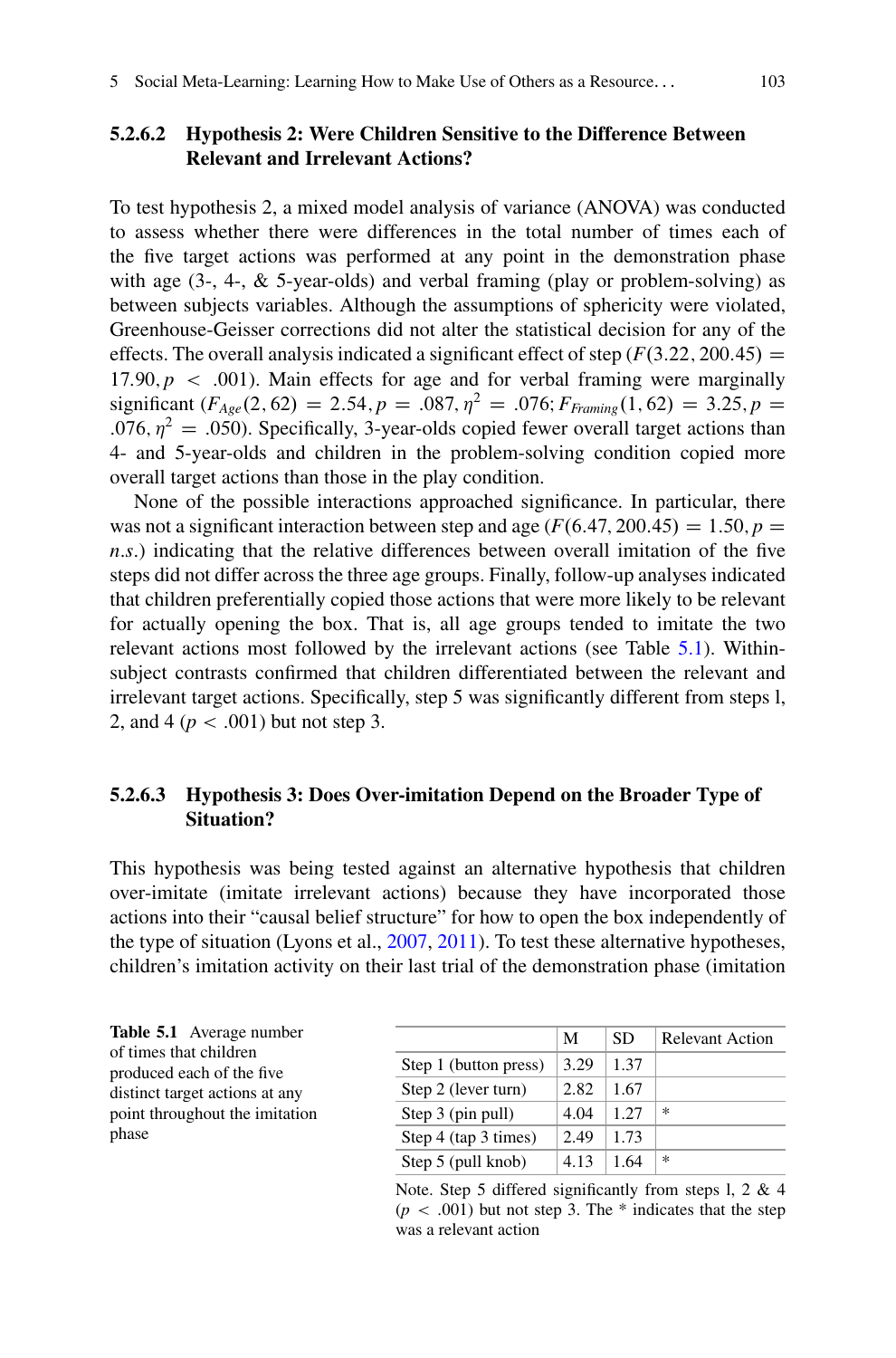

<span id="page-15-0"></span>**Fig. 5.2** Percentage of children who over-imitated in the imitation situation versus the helping situation of the experiment ( $\chi^2 = 72.43$ ,  $p < .001$ )

situation) was compared to their first trial in the cooperation phase (helping situation). In both cases their actions were only coded until they attempted to open the box by pulling on the knob (i.e., step 5). Four children did not want to respond during the helping phase of the experiment and were not included in the analysis of that phase. Children were categorized as over-imitators if they performed two or more of the irrelevant actions. A Chi-Square analysis indicated that significantly more children over-imitated in the imitation situation ( $N = 53/68 = 78\%$ ) than in the helping situation ( $N = 3/64 = 5\%$ ;  $\chi^2 = 72.43$ ,  $p < .001$ , see Fig. [5.2\)](#page-15-0).

Follow up analyses indicated that 3-, 4-, and 5-year-olds all differed significantly in their over-imitation behavior across the two situations ( $p < .001$ ). That is, all three age groups demonstrated a significant decline in over-imitation from the imitation to the helping situation (see Fig. [5.3\)](#page-16-0). However, 3-year-olds differed significantly from 4- & 5-year-olds in terms of the proportion of children who overimitated in the imitation situation versus the helping situation ( $\chi^2 = 13.17$ ,  $p =$ :001). While just over half (56%) of 3-year-olds over-imitated in the imitation situation, 90% of 4-year-olds and 95% of 5-year-olds over-imitated in the imitation situation (see Fig. [5.3\)](#page-16-0).

Although children aged 3–5 and younger should not have a problem remembering a 5-step sequence (Bauer & Fivush, [1992;](#page-22-17) McGuigan & Whiten, [2009\)](#page-23-12), we ensured that children who did not over-imitate in the helping situation could demonstrate that they had not forgotten the irrelevant steps. After failing to open the box using the two causally relevant actions (it was surreptitiously locked), 75% of children made spontaneous use of the irrelevant actions.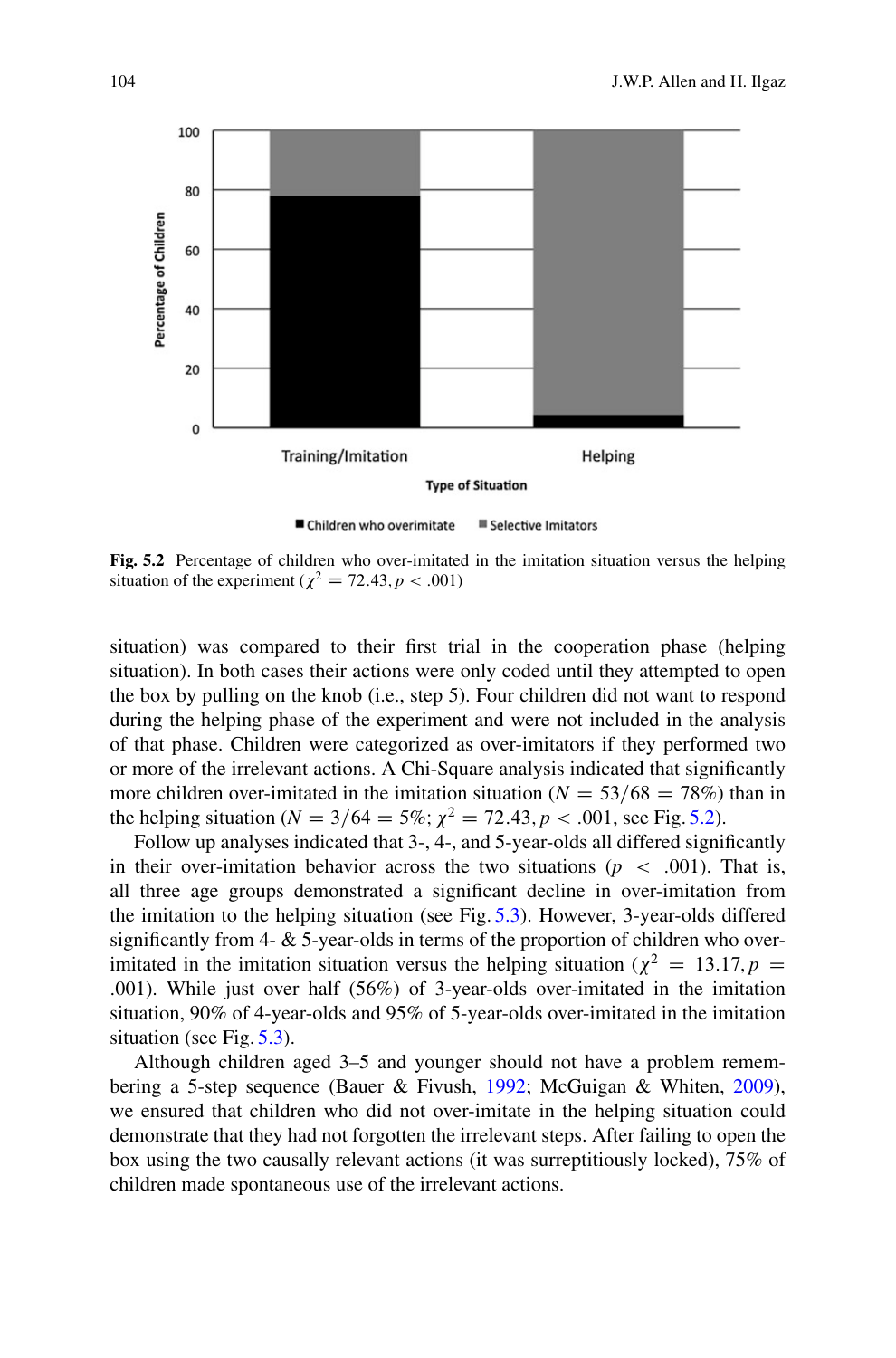

<span id="page-16-0"></span>**Fig. 5.3** Percentage of children who over-imitated in the imitation situation versus the helping situation divided by age group

## **5.2.6.4 Hypothesis 4: Does Verbal Framing Effect Imitation Response?**

The analysis for the age hypothesis (hypothesis 1) assessed whether there were differences in the number of relevant and irrelevant target actions performed across age groups and verbal framing conditions (play vs. problem-solving). Results for the verbal framing variable revealed a marginal main effect for the imitation of *relevant*  $(F(1, 62) = 3.87, p = .054)$  but not *irrelevant*  $(F(1, 62) = .57, p = n.s.)$  target actions. Specifically, children in the problem-solving condition imitated the relevant actions more often ( $M = 1.91$ ,  $SD = .16$ ) than did children in the play condition  $(M = 1.78, SD = .34).$ 

#### **5.2.6.5 Summary**

First, over-imitation increased with age. Second, children differentially imitated the relevant versus irrelevant actions. Third, what actions children copied changed with the type of situation such that they over-imitated significantly less in the helping situation. Fourth, verbal framing had a moderately significant effect for relevant but not irrelevant actions.

# *5.2.7 Discussion*

The purpose of the current study was to explore two intimately related issues in the literature: first, how to reconcile the apparent conflict between selective imitation and automatic over-imitation? Second, how to account for the underlying reason why children over-imitate?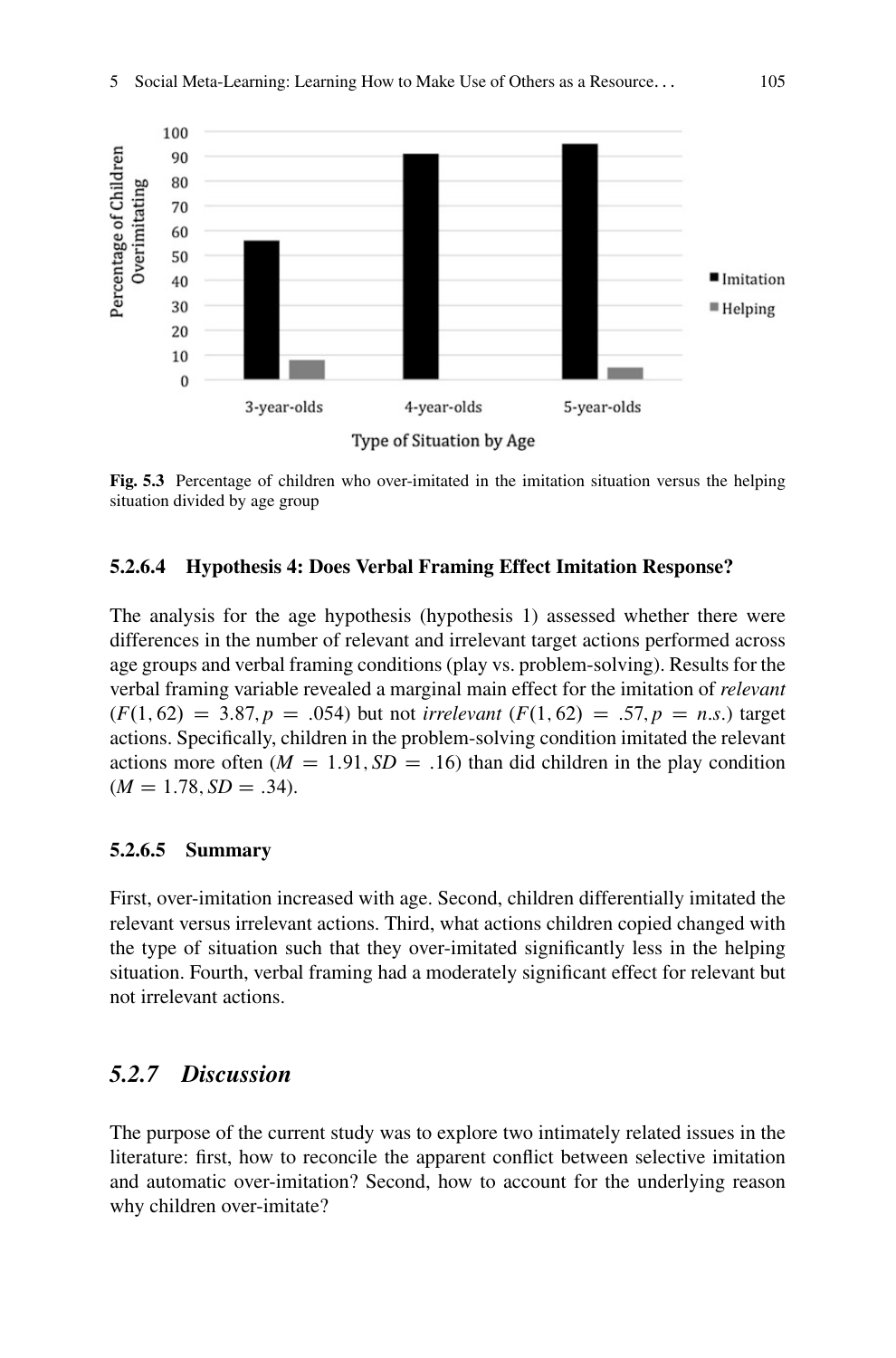Three- to 5-year-old children come to an experimental imitation situation with a rich developmental history of learning and experience interacting with both physical objects and social persons. Social interactions inherently involve a broader type of situation and when these situations involve novel aspects there will be uncertainty about how to proceed; however, such uncertainty will not be absolute. That is, in a social situation involving novel aspects, how children proceed will be heuristically guided by their prior knowledge and learning about objects and people in different types of situations. Natural Pedagogy has aptly demonstrated that canonical imitation experiments have a number of social-communicative markers that orient children's understanding about the type of situation that they are involved with (Csibra & Gergely, [2009\)](#page-22-15). This orienting helps them to interpret the purpose of the situation and facilitates how to act "successfully" when given their turn. Accordingly, in a canonical imitation situation involving a relatively novel artifact, selecting what to copy from an adult demonstration will involve three interrelated aspects: social-cognitive, cognitive and motivational.

# **5.2.7.1 Beyond Artifacts and Agents: Social-Cognitive and Motivational Aspects**

A major result from the current study (i.e., hypothesis 3) was the large decrease in the number of children who over-imitated in the helping situation relative to the imitation situation. Nearly 80% of children in the demonstration phase overimitated, while this number dropped to less than 5% in the cooperation phase. This finding is in stark contrast to Lyons and colleagues' [\(2007,](#page-23-8) [2011\)](#page-23-14) efforts to demonstrate that over-imitation involves a stable distortion to the child's causalbelief structure about how the artifact operates.

#### Cognitive-Learning Perspective

While the current results are consistent with the conclusion that children are learning *something* about the box during the imitation situation, we disagree that children are learning about the "causal structure" of the box.<sup>[5](#page-17-0)</sup> Instead, it is a type of interactive or user knowledge similar to the type of learning typical of most adults for how to operate a car (i.e., only the mechanically educated know that the gas pedal controls an air valve, that gears do not move such that they could grind, and that engines cannot flood by pushing the gas pedal too much). From the current perspective, children are learning how to successfully interact in a social situation. Consequently, learning with respect to the box per se is tied to what children are learning about the social interaction that, as a whole, defines the situation.

<span id="page-17-0"></span> $5$ See Want and Harris [\(2001\)](#page-24-15) for an example of a research design that tests for a causal learning interpretation for how to operate a novel artifact.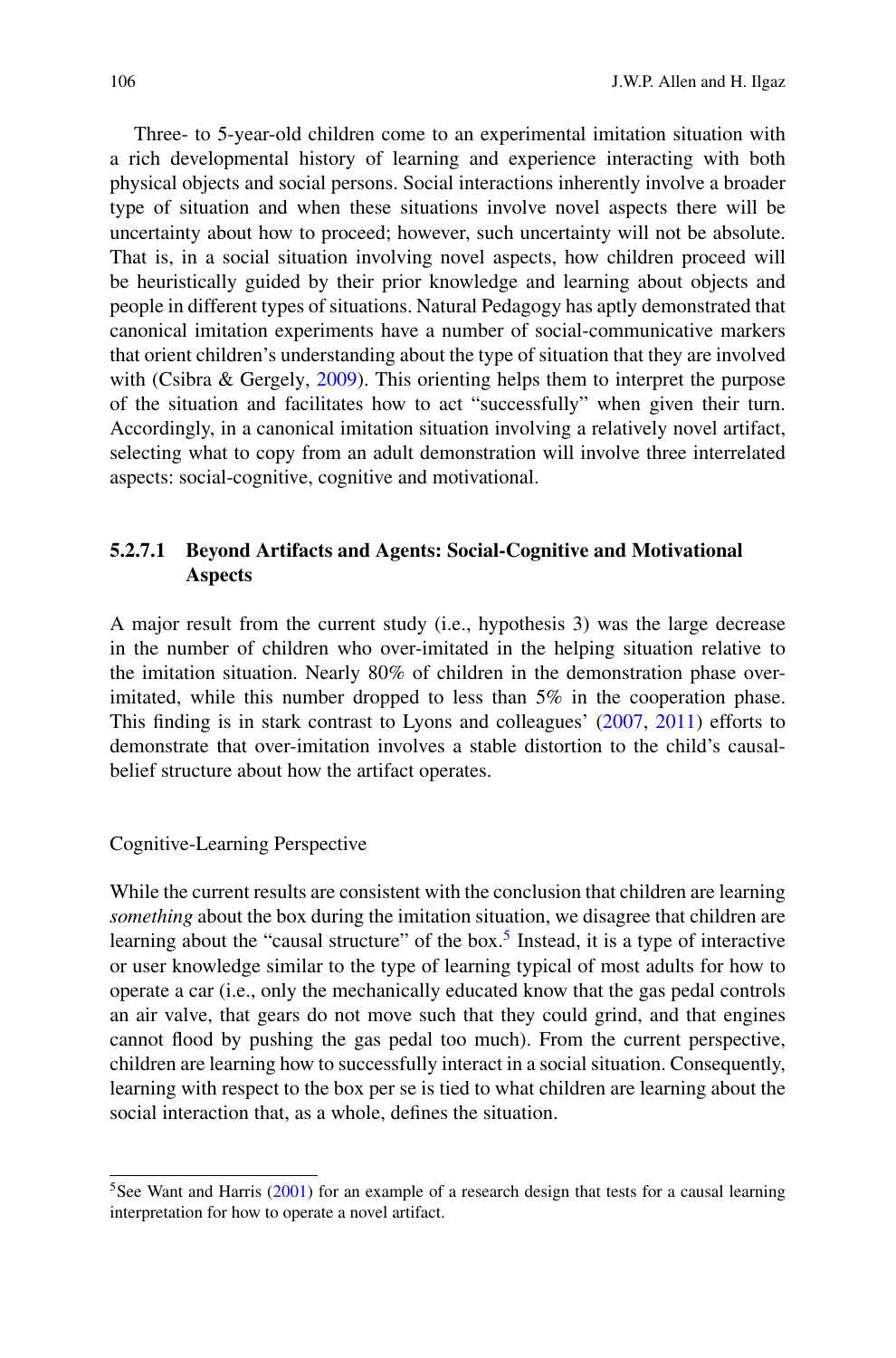In general, the relevant interactive affordances of an artifact/object are going to change depending on the type of situation that is involved (e.g., consider the different affordances between the legendary Wayne Gretzky's hockey stick in the hockey hall of fame and the "same" one sitting on the bench at a local iceskating rink). One methodological consequence of excluding this context-*dependent* nature for object affordances is that researchers have been overly focused on the "objective/causal" structure of the box independently of the social situation. However, what is relevant about an object depends on one's purposes and these will vary in different types of situations. Therefore, future research may benefit from incorporating the child's purpose/motivation for engaging with an object in a way that is tied to their understanding of the broader type of situation.

#### Social-Motivational Perspective

The results from hypothesis 3 provided evidence that motivational aspects are an essential variable for understanding why children over-imitate. However, fully recognizing the relevance of motivational aspects for over-imitation requires incorporating a broader appreciation for the heterogeneity of social situations in general. Knowledge about different types of social situations (and any corresponding motivations) must be learned and that forces a theoretical focus on children's developmental history of learning how to competently interact with other people in different types of situations.

One methodological consequence of excluding the broader social situation for the social-motivational perspective is that it has been overly focused on whether social agents are present or absent for some aspect of the experiment. While agents are certainly part of what makes a situation social in general, it is the commonly held understanding of how to engage with each other that makes it a social reality (Bickhard, [2008\)](#page-22-0). Accordingly, this means that the presence of an agent may be most relevant for the learning of the social reality but is not essential for manifesting such knowledge once learned (e.g., other people need not be around to manifest the rituals of religion). Therefore, future research may benefit from focusing on the nature of these commonly held understandings and how they develop into types of social situations.

In sum, findings from the current study provided converging evidence that overimitation in preschoolers is less about the causal structure of the box and more about the social-cognitive structure of the situation as a whole (Kenward, Karlsson, & Persson, [2011;](#page-23-18) Kiraly et al., [2013\)](#page-23-15). This social-cognitive structure helps children to understand the purpose of the situation (motivational aspects) as well to define the meaning of the object in the situation (cognitive aspects). To put it simply, children are learning that "this is what you do to the artifact to participate in the social reality" rather than that "this is the necessary causal structure for how to open the box".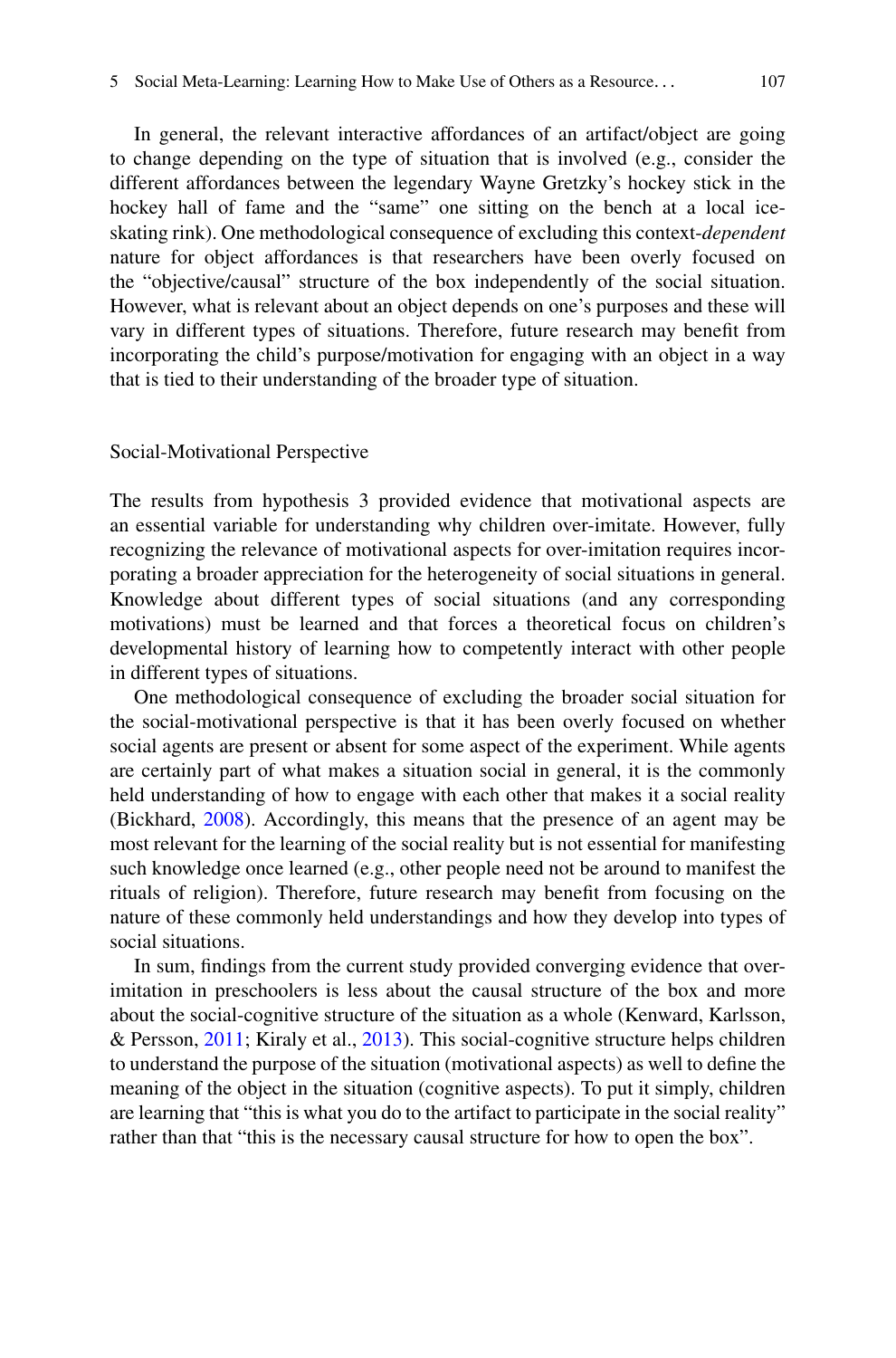## **5.2.7.2 Re-thinking Novelty: Cognitive Aspects**

The results from hypotheses 1 and 2 suggest that children's existing knowledge about generic objects influences their presumptions about how a relatively novel box might operate? Whatever children (and adults) are able to learn through imitation, it must be within the context of what they already know about the world. That is, all imitation learning operates within the child's zone of proximal development. Imitation learning enables children to extend the boundaries of what they already know but does not enable learning something that is entirely novel. This may be both because of needing to know where to deploy attention when perceiving the demonstration but also because of needing to know enough about the domain to recreate the target actions. Learning to play sports by imitation highlights the limitations of both perceiving what actions the demonstrator provided and (unfortunately for aspiring sports stars) how to recreate them.

The results from hypothesis 2 (see Table [5.1\)](#page-14-0) indicated differences in the total number of times that each of the 5 steps was reproduced at *any* point throughout the training phase. The step (step 4–tapping) that was least likely to be relevant for opening the box was produced the least followed by the other two, more likely, but also irrelevant steps (steps 1–button press & 2–lever rotation), with the two relevant steps (steps 3–pin pull & 5–pull knob) being imitated the most. We interpret this differential behavior as a consequence of children's zone of proximal development with respect to their knowledge about container like objects. That is, children with more robust object knowledge can better copy the less plausible target actions from the demonstration. In contrast, those children with less robust object knowledge may be more focused on learning about the box as physical object. This interpretation accords well with the developmental data from hypothesis 1 in which 3-years can be presumed to have less robust object knowledge than the 4- and 5-year-olds.

### **5.2.7.3 Transcending Fidelity: Cognitive and Motivational Aspects**

The results of hypothesis 1 indicated that *relevant* target actions were imitated uniformly across the three age groups while there was a developmental increase in children's imitation of *irrelevant* target actions between 3- and 4-years of age (Fig. [5.1\)](#page-13-0). Consider that age differences are acting as a surrogate for task difficulty and subsequent degree of uncertainty. Harnick [\(1978\)](#page-23-19) demonstrated that imitation behavior in toddlers is influenced by task difficulty such that fidelity was greatest when the task was of moderate difficulty (i.e., not too difficult or too easy). Such a dynamic suggests that there are relevant motivational-learning processes involved with imitation learning (Kaplan & Oudeyer, [2007\)](#page-23-20). In the current task there is some amount of uncertainty for learning about both the object and the social reality involving the interaction with the adult. Therefore, the relative lack of over-imitation by the 3-year-olds suggests that they may have been motivated to learn more about the box than the broader social reality (about half did not over-imitate). In contrast, learning about the box may have been sufficiently trivial for the 4- and 5-year-olds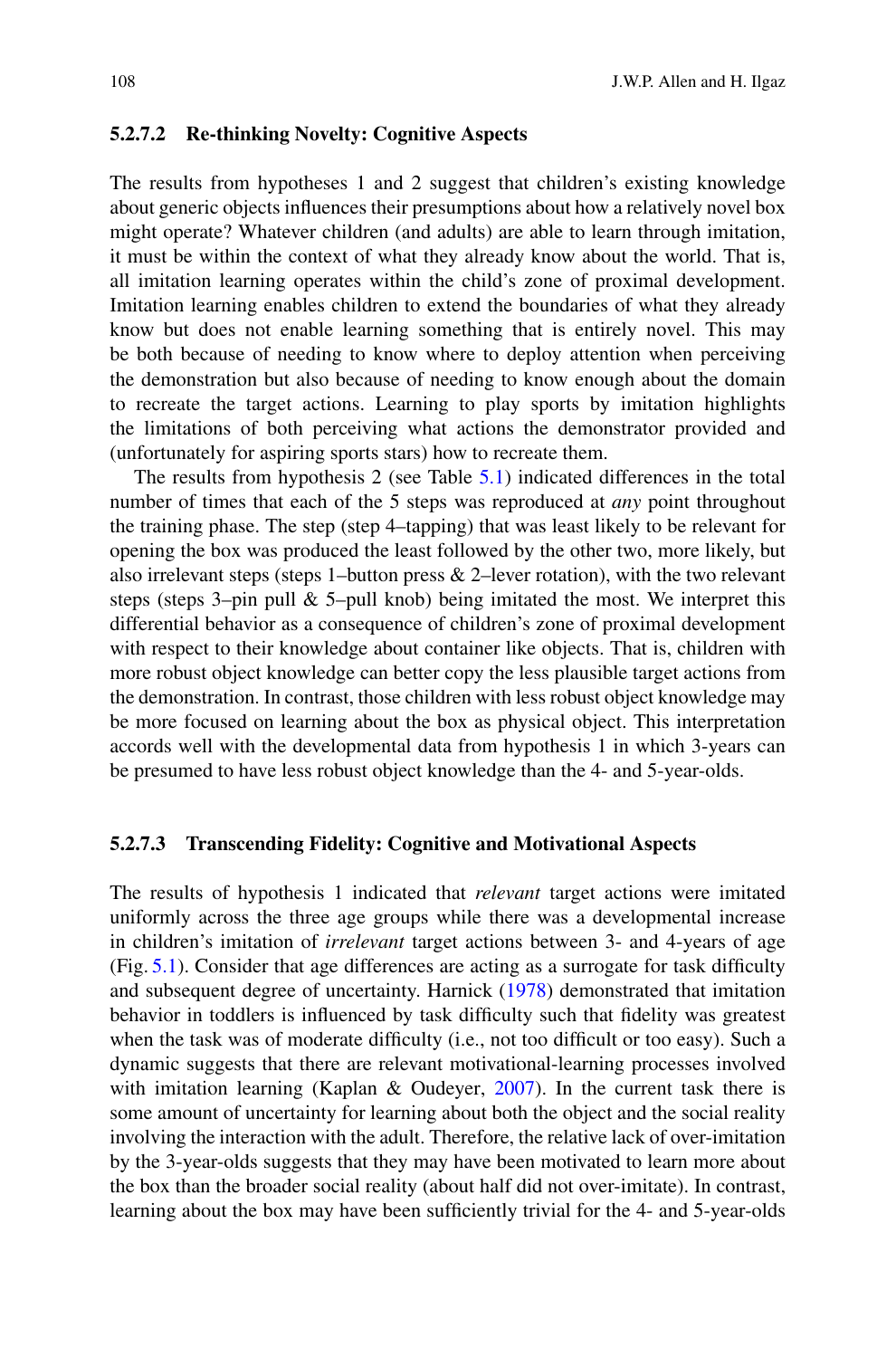such that they were motivated to learn about the more complicated social reality involving the box as a cultural artifact.

The suggested interpretation of these results does not propose an absolute claim about children of these ages engaging in a *type* of imitation (i.e., selective, over-, goal-, means-, social, cognitive, etc., Dickerson, Gerhardstein, Zack & Barr, [2012;](#page-22-18) Over & Carpenter, [2012\)](#page-24-16). Instead, there is a task dependent dynamic that plays out for all imitation learning in which children imitate what they understand to be relevant about the demonstration and their determination about what is relevant depends on social-cognitive, cognitive, and motivational processes.

#### **5.2.7.4 Verbal Framing and Forgetting**

The results for hypothesis 4 indicated that the effect of verbal framing on children's imitation behavior was modest. Children in the *problem-solving* condition imitated with higher fidelity than those in the *play* condition; however, this difference only approached significance with respect to relevant target actions. Further, there was not the expected increase in imitation of irrelevant target actions for the play condition. Given some recent evidence for an effect of verbal framing on imitation fidelity (Herrmann et al., [2013\)](#page-23-17), we believe that the subtlety of the effects in the current study are due to the weakness of the manipulation itself. In the current study: the transition from the warm-up period involved referring to the imitation task as the "boxes game" for both conditions; the task was presented with a playful and game-like structure; and, the objects involved were relatively unfamiliar (cf., Kiraly [2009;](#page-23-16) Herrmann et al. [2013\)](#page-23-17). As for the manipulation, the only difference between conditions was whether the experimenter used the word "play" versus "open" when introducing the task (e.g., "Let me show you how to [play with/open] the boxes. I'm going to take two turns and then you'll get two turns"). Therefore, aspects common to both conditions contributed to the situation being about *playing* games and suggests that a stronger manipulation may find an effect.

# **5.3 Conclusion**

The current study was meant to address two intimately related issues in the literature: First, how to reconcile the apparent conflict between selective imitation and automatic over-imitation? Second, how to account for why children overimitate? The analysis did not answer the first question directly but rather argued for an alternative characterization that highlights the selective nature of all forms of imitation activity. Consequently, the current study proceeded to explore the psychological basis for selectivity in a canonical over-imitation setting. In particular, how cognitive and motivational aspects were related to the broader type of social situation and how they collectively guided children's imitation activity. The results support our argument that children's over- and selective imitation depends on the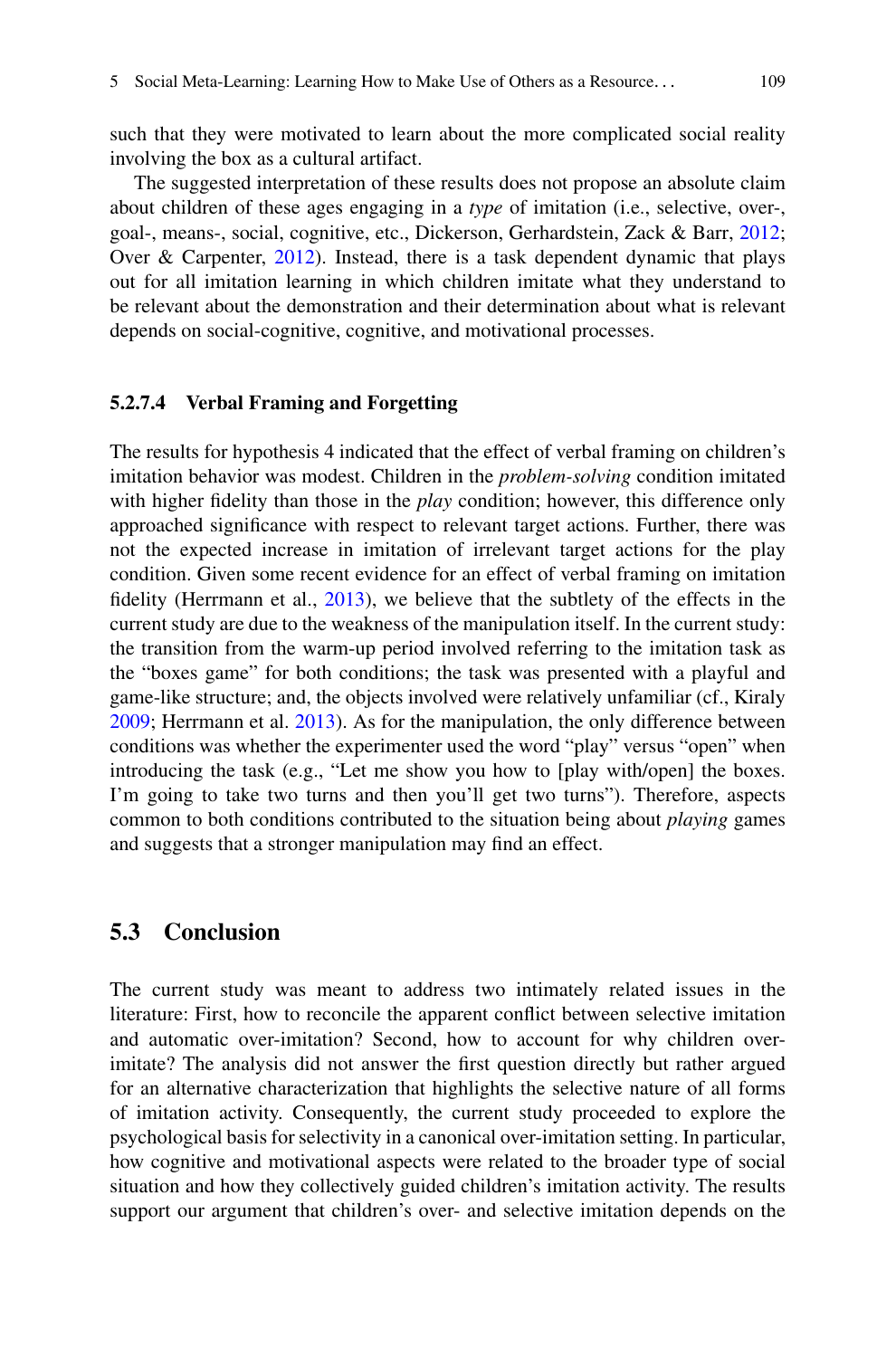specifics of the social situation. Specifically that is, we conclude that children overimitate because they are motivated to learn how to competently interact with people and objects in different types of social situations. That is, children over-imitate because it is the nature of learning about social realities.

What is special about imitation learning? Imitation is widely assumed to be a particularly important form of social learning because of its contribution to human culture more broadly. However, understanding of *cultural* artifacts does not reduce to the causally necessary ways of using objects or even to their instrumental functioning. Instead, cultural artifacts are saturated with aesthetics and their functioning is tied to our social interests as much as to our "rational" needs. Cultural artifacts are constrained by their physical embodiment but attain social meaning through social agents participating in social realities. Likewise, social ontology does not reduce to the presence or absence of social objects that are understood as more complex physical objects. Instead, social ontology is emergent from interactive systems grounded in the world. Social realities are fundamentally constrained by coordination and although they will involve arbitrary aspects (e.g., it does not matter what side of the road we drive on) that does not mean that there are no normative constraints for understanding what one ought to do to participate in cultural activities (i.e., rationality and necessity do not exhaust the normative ground for imitation learning).

The current action-based perspective offers a robust theoretical framework for exploring some of the richness of learning to participate in human culture. This framework draws on a model of the basic content of culture in terms of social ontology and provides a genuinely developmental perspective on those learning to participate in such activities. Standard frameworks in developmental psychology do not motivate consideration of how learning processes themselves must undergo learning and development. To the extent learning to learn is essential for the development of human forms of activity, it may be a productive avenue for roboticists to explore in order to realize the full potential of artificial systems. Further, a learning to learn framework highlights the need to consider the development of emergent forms of motivation, including social motivations, and helps explain why motivations for different forms of learning change with development (e.g., communicative imitation tends to decline around age 4 with the increased availability of learning through language, Nadel, [2006\)](#page-24-17). Finally, standard frameworks define social ontology in terms of the ability to attribute mental-state contents to self and other (i.e., mindreading, theory of mind). However, the emergent origins of such mental-state contents (as well as the attribution process) remain a mystery (Carpendale & Lewis, [2006\)](#page-22-19). This does not mean that a mindreading framework toward social ontology cannot be implemented in robotics models (Dominey & Warneken, [2010\)](#page-22-20), but rather, that there are serious questions about whether that approach can adequately capture the nature, origins, and development of social robots (Thompson, Sameen, Maximilian, & Racine, [2013\)](#page-24-18).

In sum, the current empirical work and theoretical integration constitute a first step for a promising new avenue of research in the domain of social meta-learning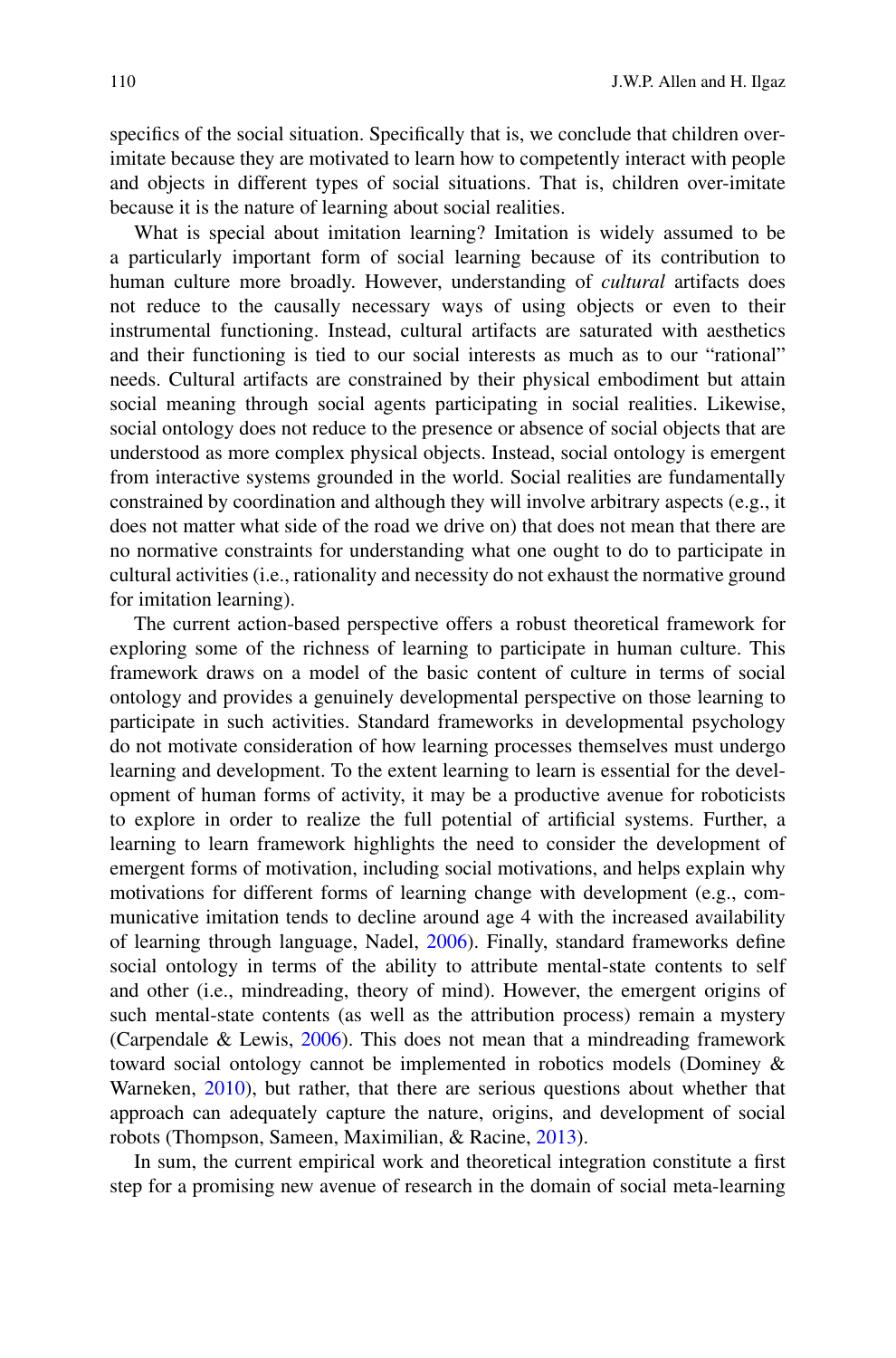that roboticists may well need to consider if they are to build social agents capable of participation in human socio-cultural activities.

**Acknowledgements** We would like to thank Mark Bickhard and Ulrich Müller for useful comments throughout writing the manuscript. We would also like to thank Andrea Lucas, Mitchel Harvey, and Bryan Hughes for help with data collection.

# **References**

- <span id="page-22-5"></span>Allen, J. W. P., & Bickhard, M. H. (2011a). Emergent constructivism. *Child Development Perspectives, 5*(3), 164–165.
- <span id="page-22-10"></span>Allen, J. W. P., & Bickhard, M. H. (2011b). You can't get there from here: Foundationalism and development. *Behavioral and Brain Sciences, 34*, 124–125.
- <span id="page-22-3"></span>Allen, J. W. P., & Bickhard, M. H. (2013a). Beyond principles and programs: An action framework for modeling development. *Human Development, 56*, 171–177.
- <span id="page-22-9"></span>Allen, J. W. P., & Bickhard, M. H. (2013b). Stepping off the pendulum: Why only an action-based approach can transcend the nativist-empiricist debate. *Cognitive Development, 28*, 96–133.
- <span id="page-22-1"></span>Anisfeld, M. (2005). No compelling evidence to dispute Piaget's timetable of the development of representational imitation in infancy. In S. Hurley & N. Chater (Eds.), *Perspectives on imitation: From neuroscience to social science* (Vol. 2, pp. 107–131). Cambridge: MIT Press.
- <span id="page-22-17"></span>Bauer, P. J., & Fivush, R. (1992). Constructing event representations: Building on a foundation of variation and enabling relations. *Cognitive Development, 7*, 381–401.
- <span id="page-22-6"></span>Bickhard, M. H. (1980). *Cognition, convention, and communication*. New York: Praeger Publishers.
- <span id="page-22-2"></span>Bickhard, M. H. (2005). Functional scaffolding and self-scaffolding. *New Ideas in Psychology, 23*, 166–173.
- <span id="page-22-0"></span>Bickhard, M. H. (2008). Social ontology as convention. *Topoi, 27*, 139–149.
- <span id="page-22-4"></span>Bickhard, M. H. (2009). The interactivist model. *Synthese, 166*, 547–591.
- <span id="page-22-7"></span>Bickhard, M. H. (in preparation). *The whole person: Toward a naturalism of persons— Contributions to an ontological psychology*. (In preparation)
- <span id="page-22-8"></span>Bickhard, M. H., & Terveen, L. (1995). *Foundational issues in artificial intelligence and cognitive science: Impasse and solution*. Amsterdam/New York: Elsevier Scientific.
- <span id="page-22-16"></span>Buttelmann, D., Carpenter, M., & Tomasello, M. (2009). Eighteen-month-old-infants show false belief understanding in an active helping paradigm. *Cognition, 11*, 337–342.
- <span id="page-22-13"></span>Call, J., & Carpenter, M. (2002). Three sources of information in social learning. In K. Dautenhahn & C. L. Nehaniv (Eds.), *Imitation in animals and artifacts* (pp. 211–228). Cambridge: MIT Press.
- <span id="page-22-14"></span>Call, J., & Carpenter, M. (2009). Monkeys like mimics. *Science, 325*, 824–825.
- <span id="page-22-11"></span>Campbell, R. L., & Bickhard, M. H. (1992). Type of constraints on development: An interactivist approach. *Developmental Review, 12*, 311–338.
- <span id="page-22-19"></span>Carpendale, J. I. M., & Lewis, C. (2006). *How children develop social understanding: Understanding children's worlds*. Oxford: Blackwell.
- <span id="page-22-12"></span>Corriveau, K., & Harris, P. L. (2009). Choosing your informant: Weighing familiarity and recent accuracy. *Developmental Science, 12*, 426–437.
- <span id="page-22-15"></span>Csibra, G., & Gergely, G. (2009). Natural pedagogy. *Trends in Cognitive Science, 13*, 148–153.
- <span id="page-22-18"></span>Dickerson, K., Gerhardstein, P., Zack, E., & Barr, R. (2012). Age-related changes in learning across early childhood: A new imitation task. *Developmental Psychobiology, 55*, 719–732.
- <span id="page-22-20"></span>Dominey, P. F., & Warneken, F. (2010). The basis of shared intentions in human and robot cognition. *New Ideas in Psychology, 29*, 260–274.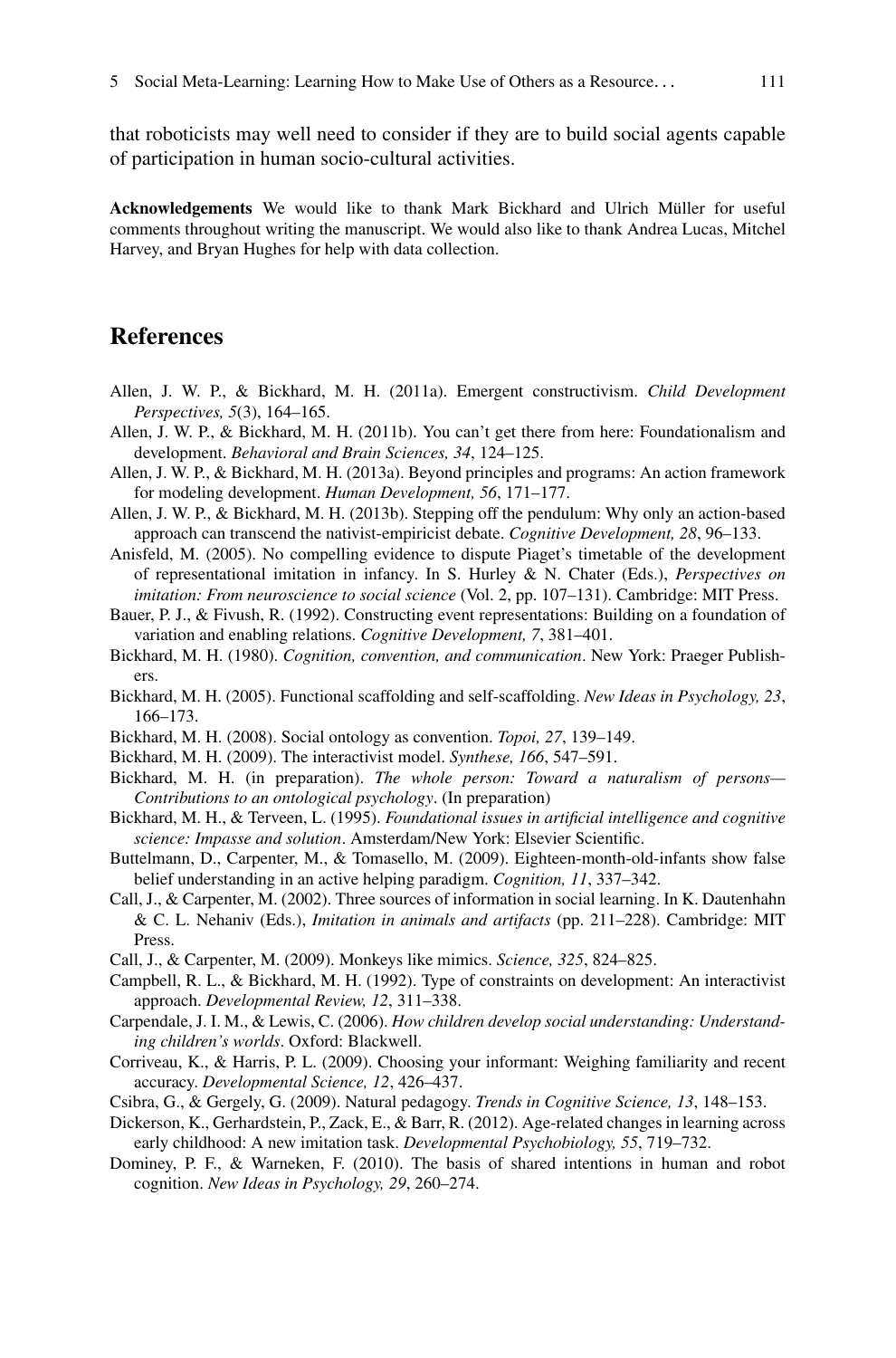- <span id="page-23-10"></span>Gergely, G. (2003). The development of teleological versus mentalizing observational learning strategies in infancy. *Bulletin of the Menninger Clinic, 67*, 113–131.
- <span id="page-23-6"></span>Gergely, G., Bekkering, H., & Kiraly, I. (2002). Rational imitation in preverbal infants: Babies may opt for a simpler way to turn on a light after watching an adult do it. *Nature, 415*, 755.
- <span id="page-23-2"></span>Gergely, G., & Csibra, G. (2005). The social construction of the cultural mind: Imitative learning as a mechanism of human pedagogy. *Interaction Studies, 6*, 463–481.
- <span id="page-23-19"></span>Harnick, F. S. (1978). The relationship between ability level and task difficulty in producing imitation in infants. *Child Development, 49*, 209–212.
- <span id="page-23-4"></span>Harris, P. L., Corriveau, K., Pasquini, E. S., Koenig, M., Fusaro, M., & Clément, F. (2012). Credulity and the development of selective trust in early childhood. In M. J. Beran, J. Brandl, J. Perner, & J. Proust (Eds.), *Foundations of metacognition* (pp. 193–210). Oxford, England: Oxford University Press.
- <span id="page-23-17"></span>Herrmann, P. A., Legare, C. H., Harris, P. L., & Whitehouse, H. (2013). Stick to the script: The effect of witnessing multiple actors on children's imitation. *Cognition, 129*, 536–543.
- <span id="page-23-3"></span>Heyes, C. (2005). Imitation by association. In S. Hurley & N. Chater (Eds.), *Perspectives on imitation: From neuroscience to social science* (Vol. 1, pp. 157–176). Cambridge: MIT Press.
- <span id="page-23-7"></span>Horner, V., & Whiten, A. (2005). Causal knowledge and imitation/emulation switching in chimpanzees (pan troglodytes) and children (homo sapiens). *Animal Cognition, 8*, 164–181.
- <span id="page-23-11"></span>Huang, C. T., Heyes, C., & Charman, T. (2006). Preschoolers' behavioral reenactment of "failed attempts": The roles of intention-reading, emulation and mimicry. *Cognitive Development, 21*, 36–45.
- <span id="page-23-1"></span>Jones, S. S. (2007). Imitation in infancy: The development of mimicry. *Psychological Science, 18*, 593–599.
- <span id="page-23-20"></span>Kaplan, F., & Oudeyer, P. (2007). The progress drive hypothesis: An interpretation of early imitation. In K. Dautenhahn & C. Nehaniv (Eds.), *Models and mechanisms of imitation and social learning: Behavioral, social and communication dimensions* (pp. 361–377). Cambridge: Cambridge University Press.
- <span id="page-23-18"></span>Kenward, B., Karlsson, M., & Persson, J. (2011). Over-imitation is better explained by norm learning than by distorted causal learning. *Proceedings of the Royal Society B, 278*, 1239–1246.
- <span id="page-23-16"></span>Kiraly, I. (2009). The effect of the model's presence and of negative evidence on infants' selective imitation. *Journal of Experimental Child Psychology, 102*, 14–25.
- <span id="page-23-15"></span>Kiraly, I., Csibra, G., & Gergely, G. (2013). Beyond rational imitation: Learning arbitrary means actions from communicative demonstrations. *Journal of Experimental Child Psychology, 116*, 471–486.
- <span id="page-23-5"></span>Lyons, D. E. (2009). The rational continuum of human imitation. In J. A. Pineda (Ed.), *Mirror neuron systems: The role of mirroring processes in social cognition* (pp. 77–103). New York: Humana Press.
- <span id="page-23-14"></span>Lyons, D. E., Damrosch, D. H., Lin, J. K., Deanna, M. M., & Keil, F. C. (2011). The scope and limits of over-imitation in the transmission of artifact culture. *Philosophical Transactions of the Royal Society B, 366*, 1158–1167.
- <span id="page-23-8"></span>Lyons, D. E., Young, A. G., & Keil, F. C. (2007). The hidden structure of overimitation. *Proceedings of the National Academy of Sciences, 104*(50), 19751–19756.
- <span id="page-23-0"></span>McCarthy, J., & Hayes, P. (1969). Some philosophical problems from the standpoint of artificial intelligence. In B. Meltzer & D. Michie (Eds.), *Machine intelligence 4* (pp. 463–502). New York: American Elsevier.
- <span id="page-23-13"></span>McGuigan, N., Makinson, J., & Whiten, A. (2011). From overimitation to super-copying: Adults imitate causally irrelevant aspects of tool use with higher fidelity than young children. *British Journal of Psychology, 102*, 1–18.
- <span id="page-23-12"></span>McGuigan, N., & Whiten, A. (2009). Emulation and "overemulation" in the social learning of causally opaque versus causally transparent tool use by 23- and 30-month-olds. *Journal of Experimental Child Psychology, 104*, 367–381.
- <span id="page-23-9"></span>McGuigan, N., Whiten, A., Flynn, E., & Horner, V. (2007). Imitation of causally opaque versus causally transparent tool use by 3- and 5-year-old children. *Cognitive Development, 22*, 353– 364.